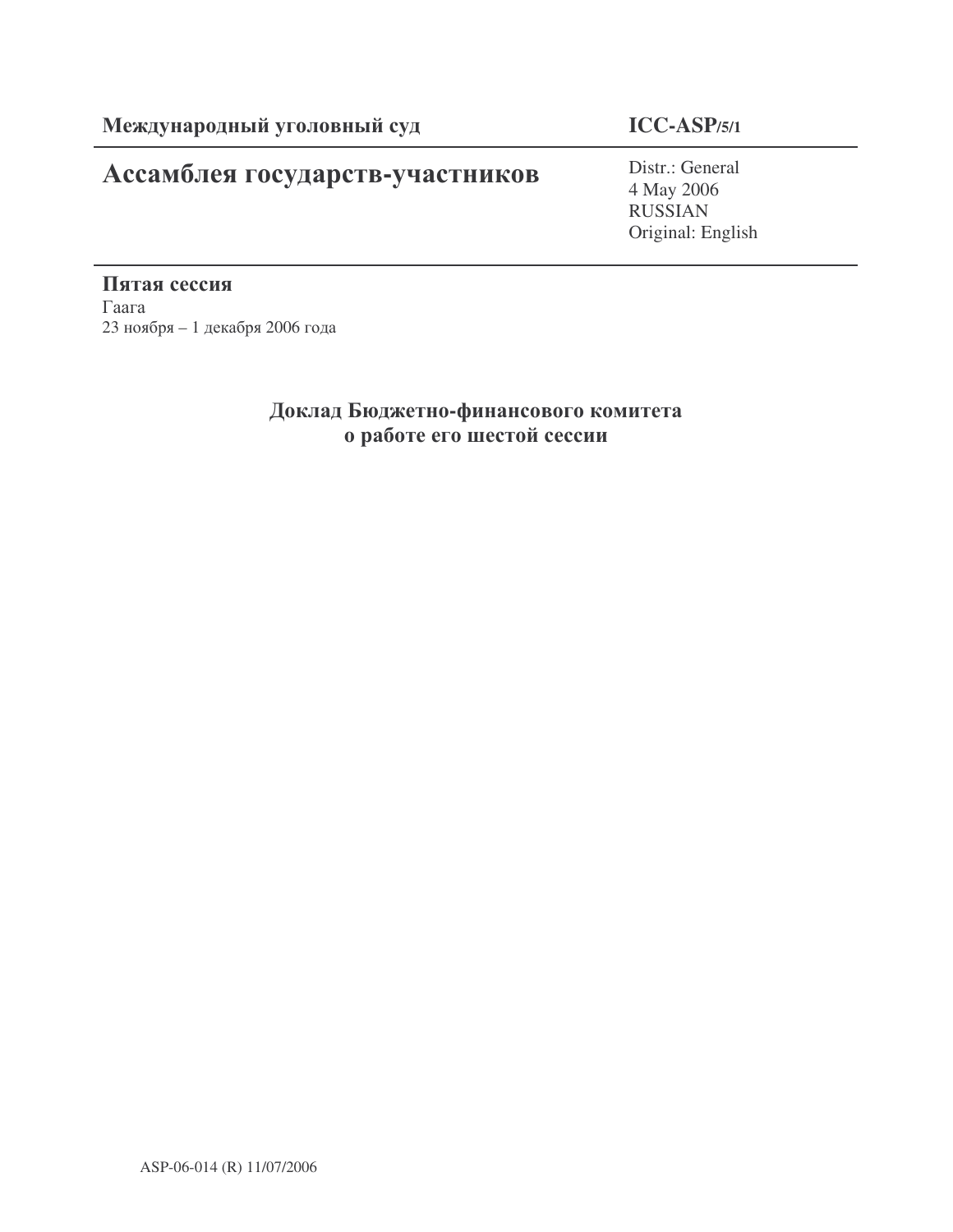## Содержание

|    |           |                                                                       | Пункты    | Cmp. |
|----|-----------|-----------------------------------------------------------------------|-----------|------|
| I. |           |                                                                       | $1 - 11$  | 3    |
|    | А.        |                                                                       | $1-9$     | 3    |
|    | <b>B.</b> |                                                                       | 10        |      |
|    | C.        | Заявления представителя принимающего государства                      | 11        | 4    |
| П. |           | Рассмотрение<br>вопросов,<br>Комитета<br>включенных в повестку<br>ДНЯ | 12-72     | 4    |
|    |           |                                                                       |           |      |
|    | A.        |                                                                       | $12 - 20$ | 4    |
|    |           | Ситуация со взносами<br>1.                                            | $12 - 13$ | 4    |
|    |           | Государства, имеющие задолженность<br>2.                              | $14 - 17$ | 5    |
|    |           | 3.<br>Фонд для покрытия непредвиденных расходов                       | 18        | 6    |
|    |           | 4.<br>Инвестирование неизрасходованного остатка                       | 19-20     | 6    |
|    | <b>B.</b> |                                                                       | $21 - 30$ | 6    |
|    |           | 1.                                                                    | $21 - 23$ | 6    |
|    |           | Данные о финансовом исполнении бюджета на 2006 год: первый<br>2.      | 24        | 7    |
|    |           | Предположения по бюджету по программам на 2006 год<br>3.              | $25 - 26$ | 7    |
|    |           | Подготовка предлагаемого бюджета по программам на 2007 год<br>4.      | $27 - 28$ | 8    |
|    |           | 5.                                                                    | 29        | 8    |
|    |           | 6.                                                                    | 30        | 8    |
|    | C.        |                                                                       | $31 - 53$ | 9    |
|    |           | a)                                                                    | $31 - 45$ | 9    |
|    |           | b)                                                                    | $46 - 53$ | 13   |
|    | D.        |                                                                       | 54-59     | 15   |
|    |           | 1.                                                                    | 54-57     | 15   |
|    |           | 2.                                                                    | 58-59     | 16   |
|    | Е.        |                                                                       | 60-67     | 16   |
|    |           | Условия службы и вознаграждение Прокурора и заместителей<br>1.        | 60-63     | 16   |
|    |           | 2.                                                                    | 64-66     | 17   |
|    |           | 3.                                                                    | 67        | 18   |
|    | F.        |                                                                       | 68-72     | 18   |
|    |           | 1.                                                                    | 68-70     | 18   |
|    |           | 2.                                                                    | 71        | 19   |
|    |           | 3.                                                                    | 72        | 19   |
|    |           |                                                                       |           | 20   |
|    |           | Приложение II - Общая численность сотрудников, работающих в Суде      |           | 22   |
|    |           | Приложение III - Перечень документов                                  |           | 23   |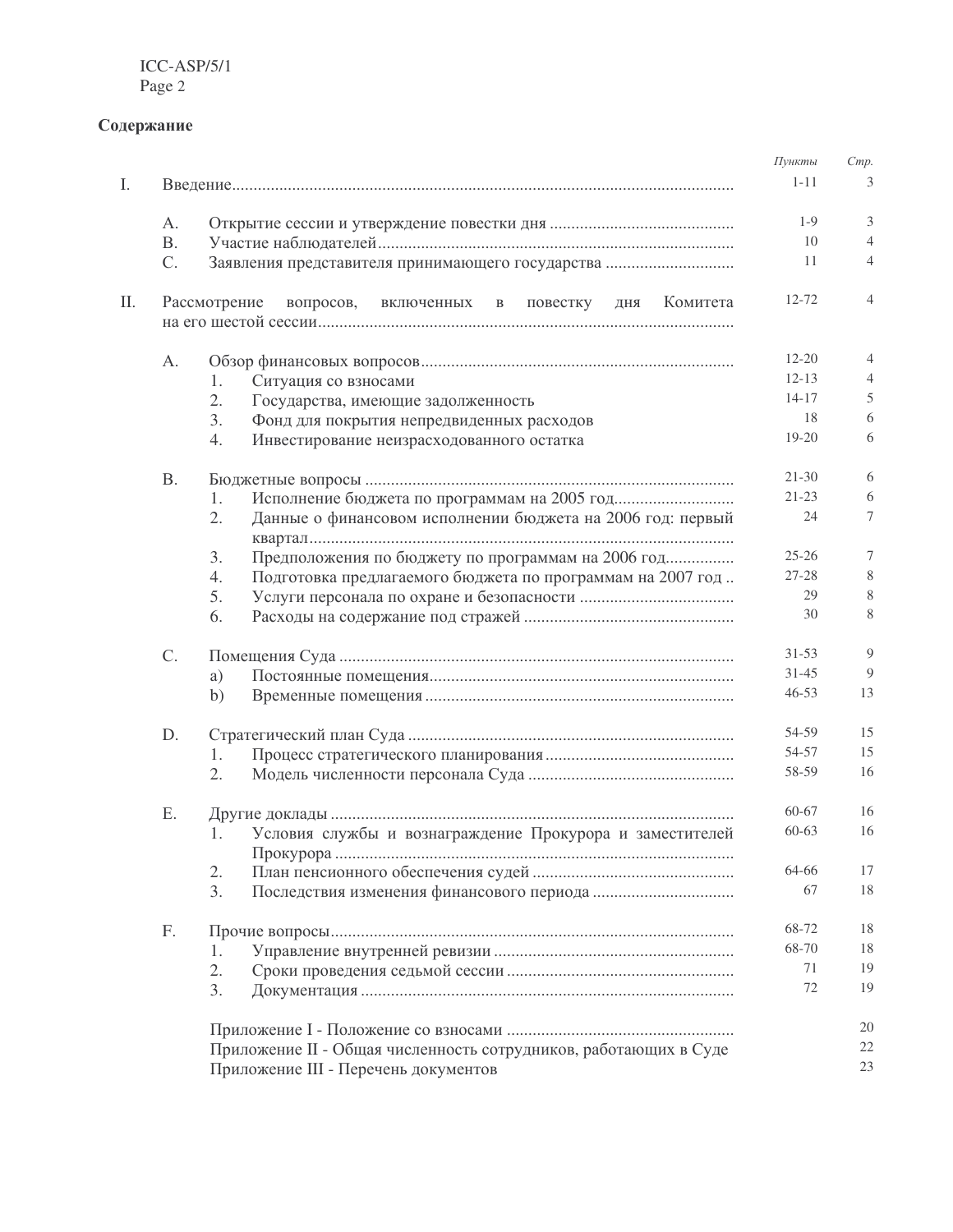### L. Введение

### $\mathbf{A}_{\bullet}$ Открытие сессии и утверждение повестки дня

Шестая сессия Бюджетно-финансового комитета (Комитет) была созвана в  $\mathbf{1}$ . соответствии с решением Ассамблеи государств-участников (Ассамблея), принятым ею на 4-ом пленарном заседании ее четвертой сессии 3 декабря 2005 года. Комитет провел свою шестую сессию, состоявшую из шести заседаний, в месте нахождения Суда в Гааге с 24 по 26 апреля 2006 года. На открытии сессии Председатель Суда г-н Филипп Кирш обратился к участникам с приветственным словом.

2. Сессия прошла под председательством г-на Карла Пашке (Германия). Функции заместителя Председателя выполнял г-н Эдуардо Гальярдо Апарисио (Боливия). Комитет назначил докладчиком сессии г-на Дэвида Даттона (Австралия).

 $3.$ Секретариат Ассамблеи государств-участников (Секретариат) осуществлял основное обслуживание Комитета, а его временный Директор г-н Ренан Вийясис выступал в качестве Секретаря Комитета.

 $\overline{4}$ . На своем 1-ом заседании Комитет утвердил следующую повестку дня  $(ICC-ASP/5/CBF.1/L.1):$ 

- 1. Открытие сессии
- 2. Утверждение повестки дня
- 3. Участие наблюдателей
- 4. Организация работы
- 5. Исполнение бюджета по программам на 2005 год
- 6. Данные о финансовом исполнении бюджета на 2006 год: первый квартал
- 7. Предложения по бюджету по программам на 2006 год
- 8. Помещения Суда:
	- a) постоянные помешения
	- $b)$ временные помещения
- 9. Услуги персонала по охране и безопасности
- 10. Расходы на содержание под стражей
- 11. План пенсионного обеспечения судей
- 12. Условия службы и вознаграждение Прокурора и заместителей Прокурора
- 13. Стратегический план Суда
- 14. Последствия изменения финансового периода
- 15. Государства, имеющие задолженность
- 16. Прочие вопросы
- 17. Утверждение доклада о работе сессии
- На шестой сессии Комитета присутствовали следующие члены:  $5<sub>1</sub>$ 
	- 1. Ламбер Да Кинджи (Бенин)
	- 2. Дэвид Даттон (Австралия)
	- 3. Эдуардо Гальярдо Апарисио (Боливия)
	- 4. Фаузи А. Гарайбе (Иордания)
	- 5. Питер Ловелл (Соединенное Королевство Великобритании и Северной Ирландии)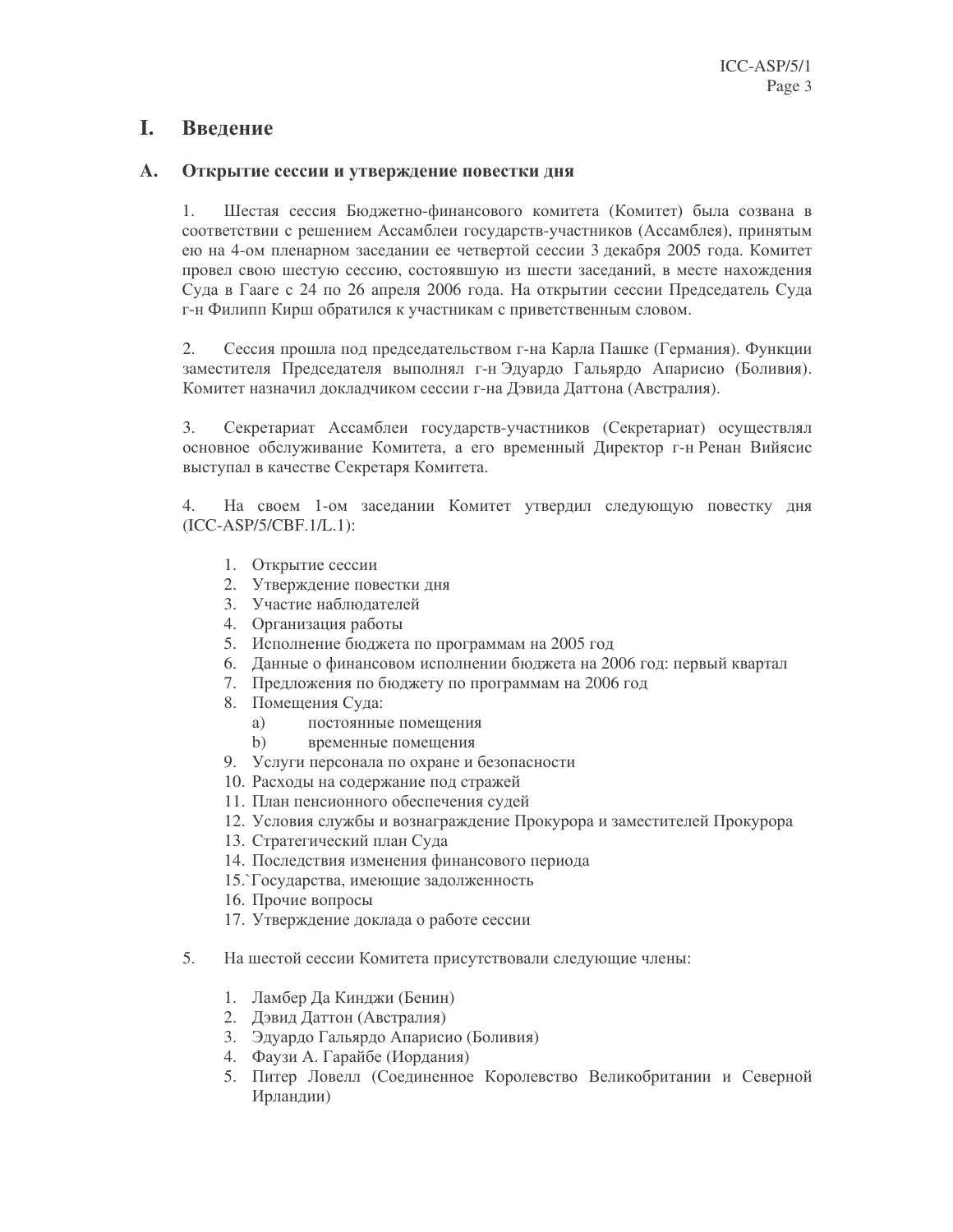- 6. Джон Ф. С. Муванга (Уганда)
- 7. Карл Пашке (Германия)
- 8. Елена Сопкова (Словакия)
- 9. Мишель-Этьен Тильманс (Бельгия)
- 10. Сантьяго Винс (Уругвай)

По причинам, связанным с работой, Хан Мюн-Чже (Республика Корея) не смог 6. присутствовать на сессии и прислал свои извинения.

 $7.$ Комитет с сожалением отметил, что группа восточноевропейских государств не смогла еще определить кандидата для замены г-жи Инны Штейнбука (Латвия), которая подала в отставку по причинам, связанным с ее работой, и настоятельно призвал решить этот вопрос до следующей сессии Ассамблеи.

8. Принять участие в заседаниях Комитета с целью представления докладов были приглашены следующие органы Суда: Президиум, Канцелярия Прокурора и Секретариат.

9. Комитет почтил минутой молчания память бывшего Директора Секретариата Ассамблеи государств-участников и Секретаря Комитета д-ра Медарда Рвеламиры, который скончался ранее в этом году. С заявлениями выступили Председатель, а также Председатель Суда.

### $\mathbf{R}$ . Участие наблюлателей

10. Комитет принял решение удовлетворить просьбу Коалиции в поддержку Международного уголовного суда выступить в Комитете.

### $\mathbf{C}$ . Заявления представителя принимающего государства

11. На втором заседании 24 апреля 2006 года посол Эдмонд Велленстайн, Генеральный директор Целевой группы по МУС Министерства иностранных дел Нидерландов, выступил с заявлениями от имени принимающего государства по вопросам, связанным с постоянными помещениями, временными помещениями и расходами на содержание по стражей.

### II. Рассмотрение вопросов, включенных в повестку дня Комитета на его шестой сессии

### $\mathbf{A}_{\bullet}$ Обзор финансовых вопросов

### 1. Ситуация со взносами

12. Комитет рассмотрел ситуацию со взносами по состоянию на 27 апреля 2006 года (приложение 1). Он отметил, что с прошлых финансовых периодов остаются невыплаченными в общей сложности 10 438 341 евро. Он выразил озабоченность по поводу того, что объем выплат еще больше снизился в 2006 году по сравнению с предыдущими годами: в 2004 году в это время было получено 55 процентов взносов, а в 2005 году - 50 процентов, в то время как в текущем году получено только 44 процента взносов. Комитет выразил озабоченность по поводу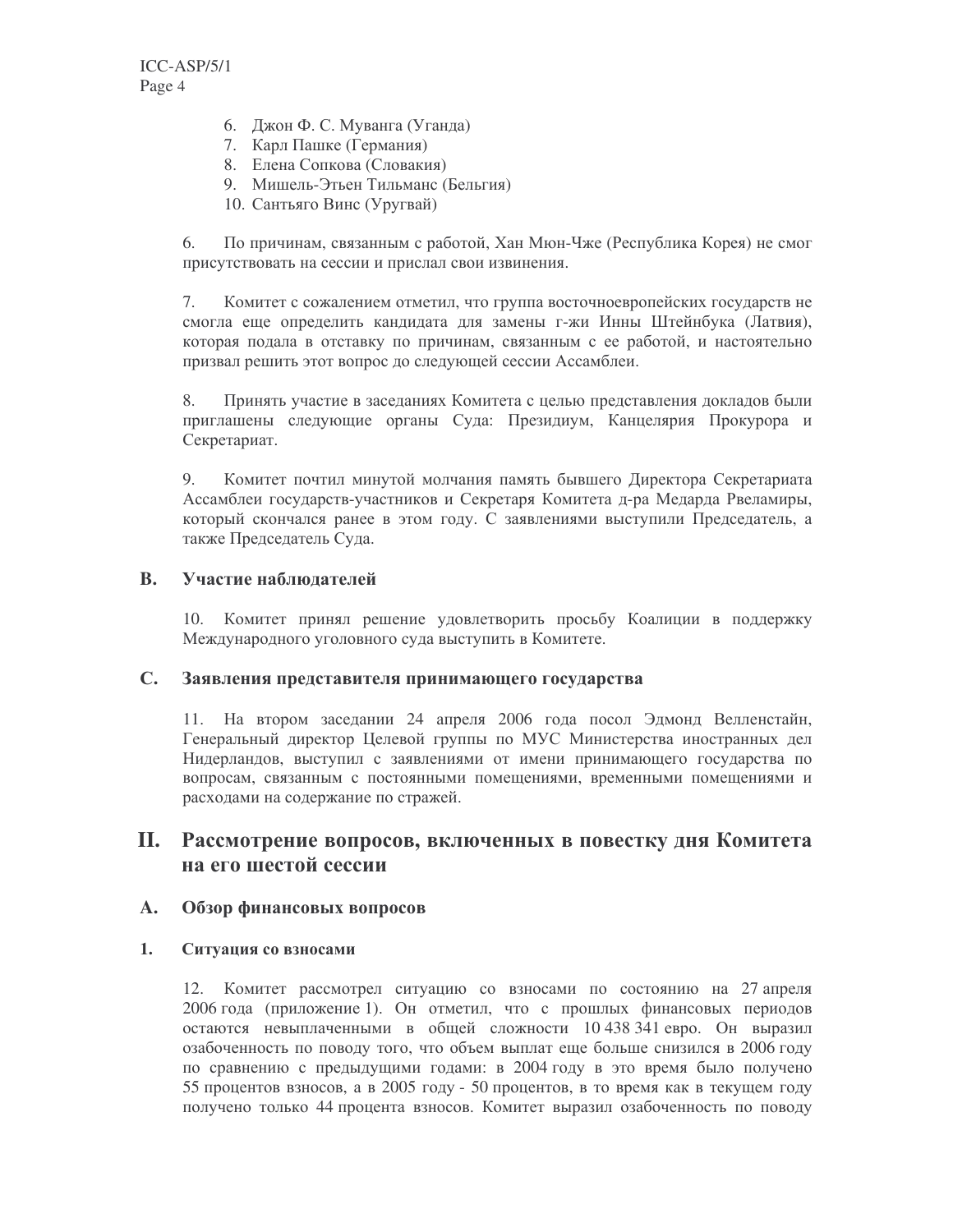того, что только тридцать государств в полной мере выплачивали свои взносы, и в итоге за все финансовые периоды невыплаченными остаются 53 974 650 евро.

Комитет отметил, что Нью-йоркская рабочая группа Бюро продолжит 13. рассмотрение вопроса о задолженности, включая предложения по обеспечению своевременной выплаты взносов. Комитет выразил озабоченность по поводу возможной нехватки наличных средств в будущем в результате невыплаты взносов государствами-участниками и рекомендовал Ассамблее и Ньюйоркской рабочей группе продолжить разработку мер по стимулированию их своевременной выплаты.

### Государства, имеющие задолженность  $2.$

14. Комитет принял к сведению пункты 40-47 резолюции ICC-ASP/4/Res.4, касающейся процедур применения пункта 8 статьи 112 Статута к государствам, имеющим задолженность. Комитет принял к сведению решение Ассамблеи о том, что Комитету следует рассматривать будущие просьбы об исключении согласно пункту 8 статьи 112 Статута, и провел предварительное обсуждение вопроса о том, как лучше всего ему можно было бы выполнить эту задачу.

15. Комитет подчеркнул, что он не сможет надлежащим образом выполнить задачу, возложенную на него Ассамблеей, в течение пятидневной сессии, которую Комитет проводит в октябре каждого года. Комитет выразил озабоченность по поводу того, что объем работы по рассмотрению бюджета, вопроса о помещениях, финансовых счетов и других нерассмотренных бюджетных и административных вопросов, уже стал слишком большим для того, чтобы Комитет смог предоставить Ассамблее качественную информация в соответствии со своими полномочиями. Однако Комитет хотел бы избежать, по мере возможности, продления своей октябрьской сессии.

16. В принципе Комитет согласился с тем, что Председателю следует обратиться к трем членам Комитета с просьбой собраться на один или два дня непосредственно перед седьмой сессией для рассмотрения просьб об исключении в соответствии с решением Ассамблеи. Три члена Комитета будут собираться в неофициальном порядке и представлять свои заключения Комитету как единое целое. В свою очередь, Комитет будет принимать рекомендации для Ассамблеи. Такая система будет применяться первоначально в 2006 году, а затем будет рассмотрена Комитетом.

17. Комитет также отметил, что Нью-йоркской рабочей группе Бюро было поручено изучить возможные руководящие принципы представления документации в отношении просьб об исключении в соответствии с пунктом 48 резолюции Ассамблеи, упоминаемой в пункте 14 выше. Комитет отметил, что ему необходимо будет разработать свою собственную процедуру рассмотрения просьб об исключении, и она должна быть обязательно связана с руководящими принципами, принятыми Бюро. Поэтому Комитет просил Секретариат продолжать информировать его о ходе соответствующей работы в Нью-йоркской рабочей группе и согласился с тем, что три члена, назначенных для рассмотрения просьб об исключении, должны также рассмотреть этот вопрос перед седьмой сессией Комитета.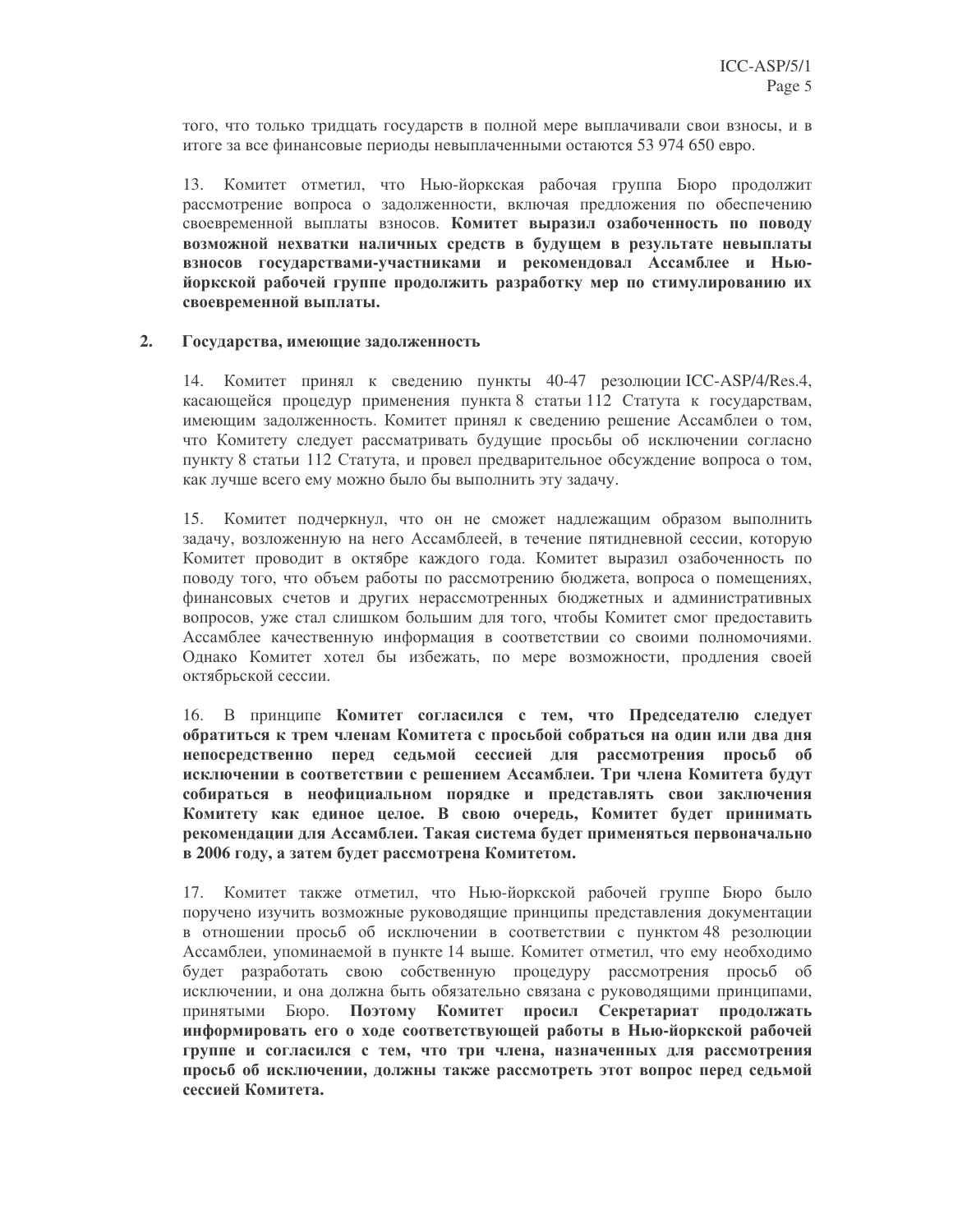#### $3.$ Фонд для покрытия непредвиденных расходов

18. Комитет принял к сведению информацию Суда о том, что объем средств в Фонде для покрытия непредвиденных расходов оставался на уровне 10 миллионов евро и что он не использовался со времени его создания Ассамблеей в 2004 году. Он высоко оценил информацию о том, что Суд стремится проявлять возможную гибкость в рамках своего бюджета, прежде чем использовать Фонд, а также жесткое толкование Судом требований в отношении доступа к Фонду. В то же время Комитет по-прежнему считает, что Фонд для покрытия непредвиденных расходов является важным финансовым инструментом для выделения в некоторых ситуациях дополнительных, непредвиденных финансовых ресурсов и для избежания включения ассигнований на маловероятные непредвиденные обстоятельства в утвержденный бюджет. Поэтому он согласился с тем, что решение Прокурора не включать расходы на судебную экспертизу в бюджет на 2006 год, а изыскивать такие средства в Фонде для покрытия непредвиденных расходов, если в этом возникнет необходимость, является хорошим примером использования этого Фонда. Комитет постановил пересматривать ситуацию с Фондом с учетом опыта его использования и принял к сведению, что Ассамблея проведет обзор положения с Фондом в 2008 году.

### $\mathbf{4}$ . Инвестирование неизрасходованного остатка

19. Комитет принял к сведению доклад об инвестировании неизрасходованного остатка (ASP/5/CBF.1/9). Он отметил, что, несмотря на создание в Суде Комитета по обзору инвестиций, согласно положению 9 Финансовых положений и Правил, Секретарь является сотрудником, отвечающим  $3a$ инвестирование неизрасходованного остатка. Комитет принял к сведению, что Секретарь намерен в ближайшем будущем провести обзор нынешних механизмов. Комитет далее отметил, что доход, получаемый от инвестирования общих средств и оборотных средств, будет отнесен на счет различных доходов, как это предусмотрено правилом 109.4 Финансовых положений и Правил.

20. Комитет также отметил, что неизрасходованный остаток должен ежегодно возвращаться государствам-участникам, если только Ассамблея не примет иного решения.

### **B.** Бюджетные вопросы

### $1<sup>1</sup>$ Исполнение бюджета по программам на 2005 год

21. Комитету был представлен доклад об осуществлении программ Международного уголовного суда в 2005 году (ICC-ASP/5/CBF.1/4). Суд сообщил, что общий показатель осуществления финансовой деятельности в 2005 году составил 83,4 процента от утвержденного бюджета. Предположения относительно судебной деятельности в 2005 году не осуществились, что привело к более низким расходам на персонал.

22. Комитет напомнил о своих прежних рекомендациях относительно составления бюджетов, ориентированных на достижение конкретных результатов, и о разработке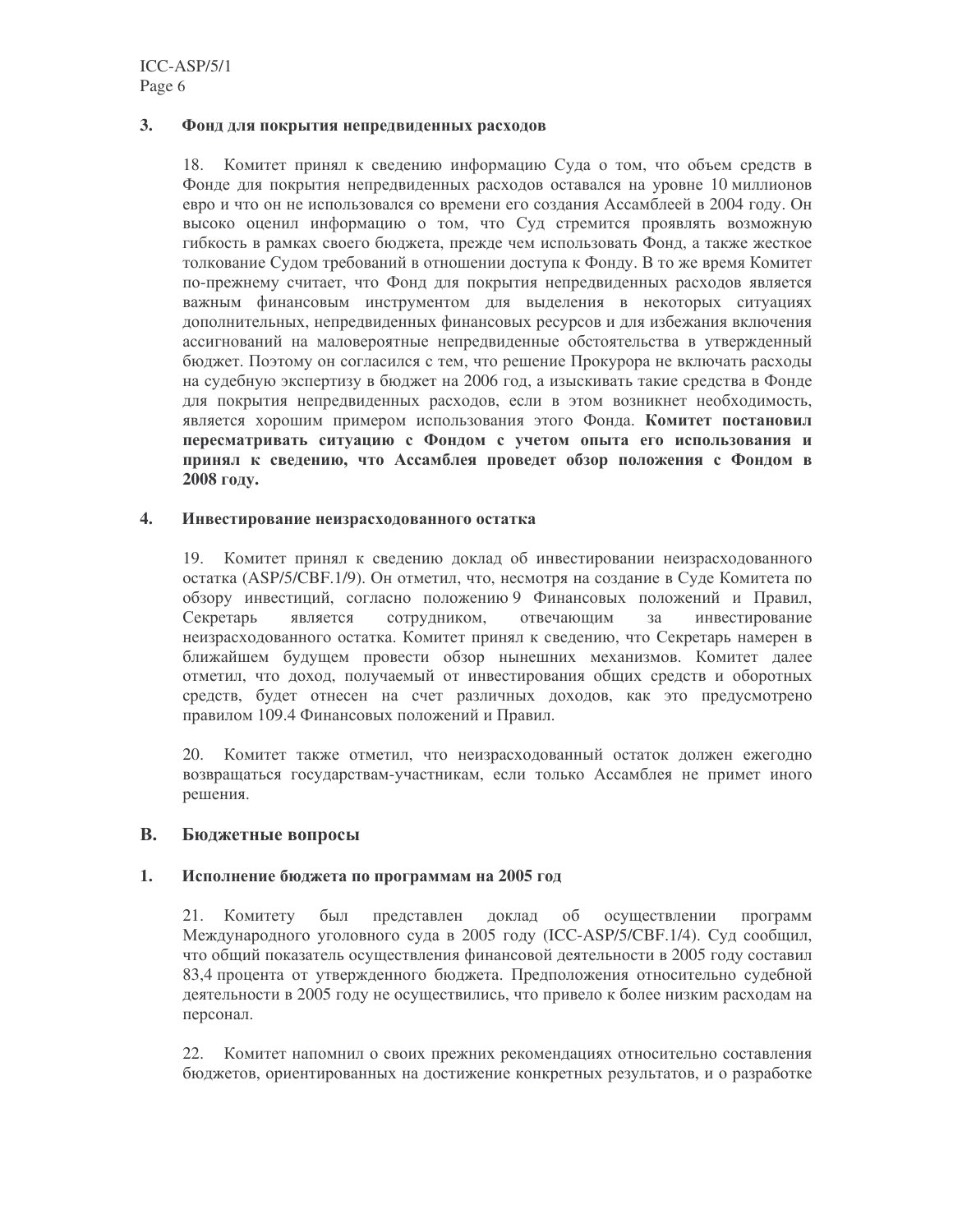показателей деятельности<sup>1</sup>. В этом контексте он отметил некоторые расхождения в качестве достижений, установленных для различных программ. Хотя Комитет согласился с тем, что, похоже, по-прежнему наблюдается прогресс в применении системы составления бюджетов, ориентированных на достижение конкретных результатов, многие достижения, определенные в докладе, представляют собой полученный продукт (а не результат) и в будущем должны быть улучшены.

Комитет принял к сведению, что показатель использования бюджета на 23. 2005 год был выше, чем он ожидал, поскольку предположения, касающееся судебного разбирательства в этот период, не осуществились. В частности, Комитет отметил, что наблюдалось значительное превышение расходов на временный персонал общего назначения (ВПОН) и несколько меньший перерасход средств по ряду других статей. Комитет не смог проанализировать причины такого перерасхода, поскольку в докладе содержались только агрегированные финансовые данные за этот период. Поэтому Комитет просил в будущем включать в доклад разбивку расходов по программам, что позволит осуществлять более жесткий контроль за расходами Суда. И наконец, Комитет рекомендовал также включать в будущем в доклад информацию о фактической по сравнению с предусмотренной в бюджете численности штатного персонала.

### $2.$ Данные о финансовом исполнении бюджета на 2006 год: первый квартал

24. Комитету был представлен доклад об исполнении бюджета Международного уголовного суда по состоянию на 31 марта 2006 года (ICC-ASP/5/CBF.1/10). Комитет отметил, что в течение первого квартала 2006 года был израсходован примерно 21 процент бюджета и что по некоторым статьям расходов (включая ВПОН, сверхурочные и консультантов) средний уровень осуществления был превышен. Комитет вновь подтвердил свое мнение, что расходы должны тщательно регулироваться, с тем чтобы избегать превышения утвержденных уровней по каждой статье расходов. Кроме того, Комитет ожидает, что ресурсы будут тщательно регулироваться в соответствии с реализаций предположений, на которых базируется бюджет. И наконец, Комитет просил включать в будущем в локлал ланные о количестве занимаемых лолжностей.

### $3.$ Предположения по бюджету по программам на 2006 год

25. Прокурор представил Комитету обновленную информацию о ходе работы по трем ситуациям, в которых он проводит активные расследования (Уганда, Демократическая Республика Конго (ДРК) и Дарфур), а также о недавнем аресте и передаче Суду лица, обвиняемого в рамках расследования в ДРК. В связи с ситуацией в Уганде также было выдано пять ордеров на арест. Уже началось предварительное производство, и в 2006 году будет осуществляться дальнейшее судебное разбирательство, однако судебные процессы, по-видимому, состоятся не так скоро, как предусматривалось в бюджете на 2006 год. Неясно также, будут ли произведены дальнейшие аресты и когда это может произойти. Эти факторы неизбежно влияют на бюджет Суда. Он информировал Комитет о том, что в 2006 году возникнет четвертая ситуация, как это ранее и предусматривалось в предположениях в отношении нынешнего бюджета, отметив, что в зависимости от

<sup>&</sup>lt;sup>1</sup> Официальные отчеты Ассамблеи государств - участников Римского статута Международного уголовного суда, четвертая сессия, Гаага, 28 ноября - 3 декабря 2005 года, часть II.B.6 b), пункт 27.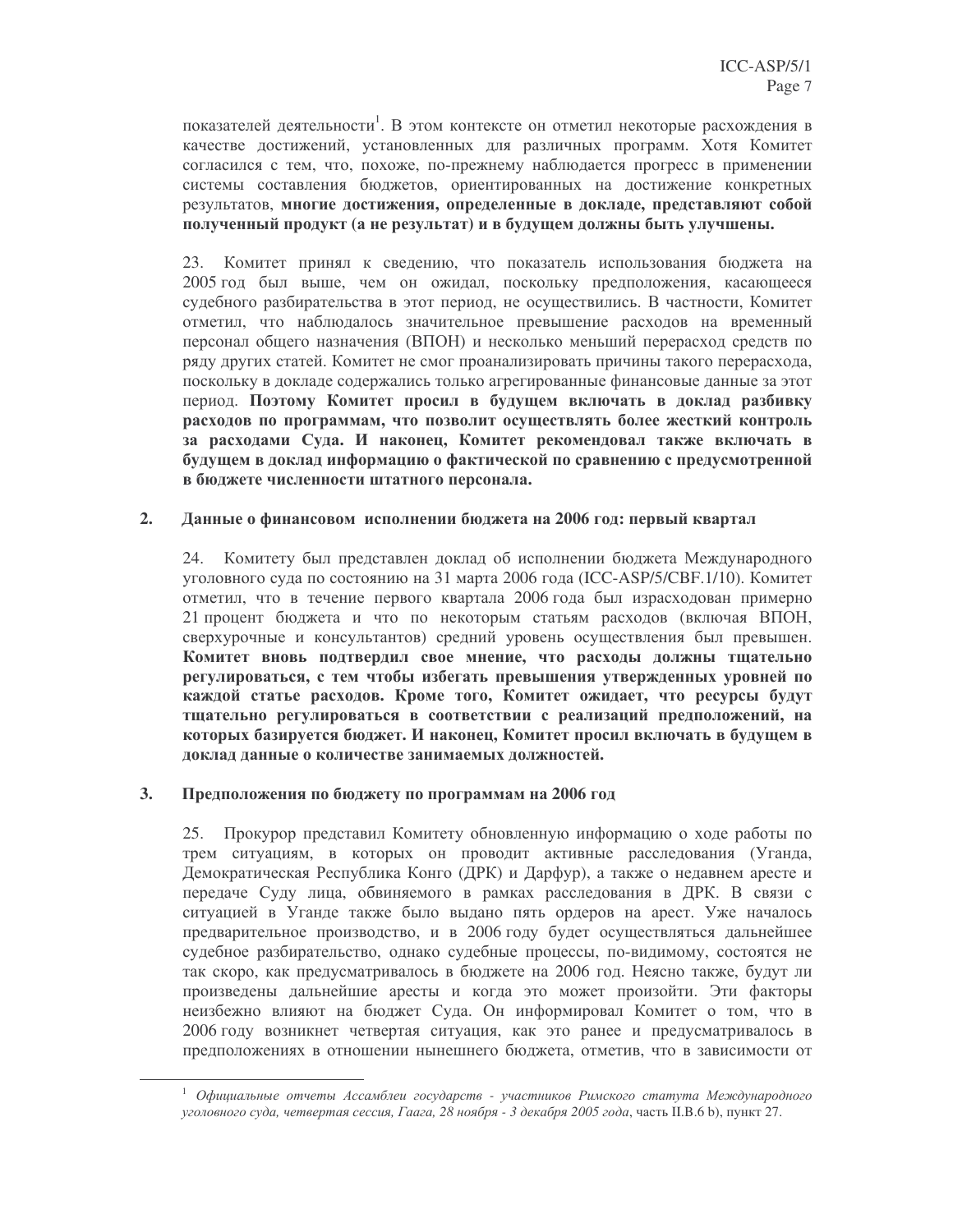хода других расследований можно будет произвести некоторое перераспределение ресурсов на четвертую ситуацию.

обновленную 26. Комитет выразил признательность  $3a$ информацию, предоставленную Прокурором в отношении его работы и ее последствий для бюджета Суда.

#### Подготовка предлагаемого бюджета по программам на 2007 год 4.

27. Суд информировал Комитет о том, что уровень бюджета на 2007 год, вероятно, возрастет как минимум на 10 млн. евро в свете полных расходов на утвержденные ранее должности, которые финансировались в 2006 году частично, инфляции, пенсионных обязательств и новых расходов на дополнительные временные помещения. В 2007 году могут также возникнуть дополнительные расходы на места содержания под стражей и судебное разбирательство. Суд сообщил, что эти расходы обусловлены решениями, принятыми ранее Ассамблеей, и факторами, выходящими за рамки контроля Суда, однако они не расширяют возможности Суда. Суд, конечно, внимательно изучит свои потребности на 2007 год и дополнительные расходы на 2007 год в ходе подготовки предлагаемого бюджета по программам на 2007 год.

28. Комитет отметил, что Суд на протяжении нескольких лет переживал быстрый рост, который теперь привел к существенному увеличению персонала и расширению возможностей Суда. Хотя он понимает, что подготовка бюджетных предположений на 2007 год может быть завершена лишь позднее в этом году, он принял к сведению замечание Прокурора о том, что предложения на 2007 год вряд ли будут существенно отличаться от предположений на 2006 год. В свете этого Комитет подчеркнул, что, как он ожидает, любые предлагаемые увеличения бюджета на 2007 год будут сведены до минимума и будут обусловлены изменениями в предположениях Суда.

### $5<sub>1</sub>$ Услуги персонала по охране и безопасности

29. Комитету был представлен доклад о расходах и преимуществах выполнения некоторых услуг персонала по охране и безопасности за счет внешнего подряда (ICC-ASP/5/CBF.1/3), где излагаются сравнительные расходы и преимущества выполнения некоторых функций по охране и безопасности за счет внешнего подряда, которые в настоящее время выполняются сотрудниками, оплачиваемыми за счет средств на ВПОН. Комитет согласился с содержащимся в докладе выводом о том, что сохранение нынешней системы дает Суду определенные преимущества как в плане эффективности, так и в плане экономии. Комитет высоко оценил информацию о том, что Управление внутренней ревизии провело проверку методологии и выводов, содержащихся в докладе. Соответственно, Комитет рекомендовал Суду по-прежнему нанимать персонал по охране и безопасности, необходимый для выполнения указанных услуг, на нынешней основе.

#### 6. Расходы на содержание под стражей

30. Комитет получил материалы от представителей принимающего государства и Суда в отношении расходов на содержание под стражей. Комитету сообщили, что в настоящее время расходы, которые приходится нести Суду, составляют 289 евро за камеру в день. Однако обсуждения между принимающим государством и Судом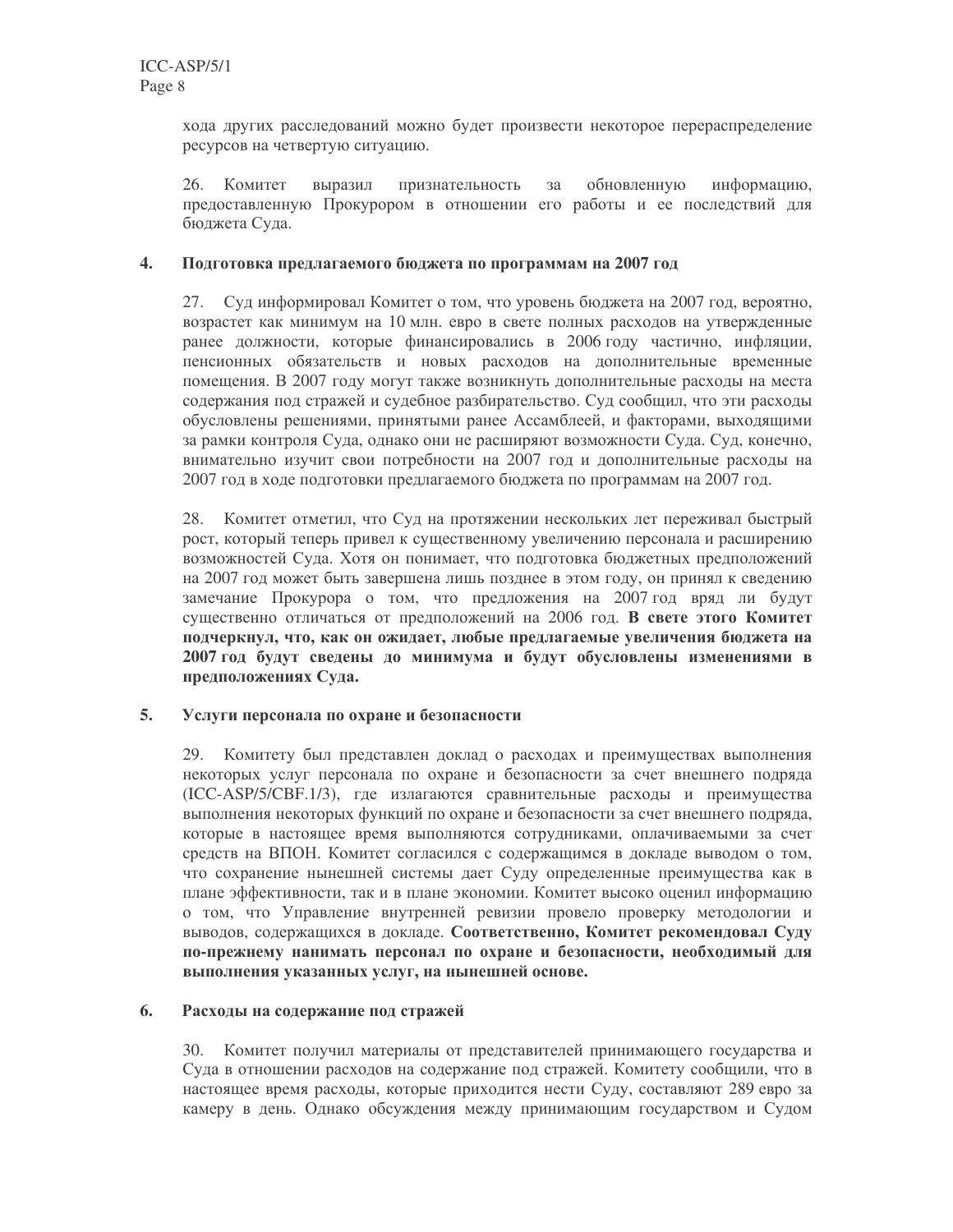продолжаются, и окончательная цена еще не согласована. Комитет выразил надежду, что будет достигнуто удовлетворительное решение. Комитет также просил разъяснить, основывается ли цена, устанавливаемая принимающим правительством, на принципе полного возмещения расходов или же цена включает прибыль или субсидии принимающего государства. Комитет отметил, что применение принципа полного возмещения расходов должно давать возможность решать вопрос о расходах на техническом уровне на основе политики открытой бухгалтерии, проводимой принимающим государством, и это не должно требовать длительных переговоров. Комитет постановил вернуться к этому вопросу в ходе рассмотрения им предлагаемого бюджета по программам на 2007 год.

### $\mathbf{C}$ . Помещения Суда

### $\mathbf{a}$ Постоянные помешения

Комитет заслушал введение к докладу о будущих постоянных помещениях 31. Международного уголовного суда: обновленная информация о финансовом сравнении вариантов размещения (ICC-ASP/5/CBF.1/1), проведенном группой, возглавляемой Председателем Межведомственного комитета по постоянным помещениям (МВКПП) судьей Гансом-Петером Колем.

МВКПП информировал Комитет о том, что в новом докладе о финансовом 32. сравнении вариантов размещения проводится обновленная информация к докладу за предыдущий год в свете полученного от принимающего государства нового предложения в отношении Александерказерне, которое содержится в его письме от 25 января 2006 года<sup>2</sup>. Содержащиеся в этом предложении условия делают этот вариант более выгодным с финансовой точки зрения по сравнению с двумя другими вариантами, которые были определены ранее (дальнейшее использование здания "Арк" или реконструкция помещений Международного уголовного трибунала по бывшей Югославии). МВКПП указал также, что явно отдает предпочтение варианту Александерказерне по таким соображениям, как особая проектировка,  $\mathbf{c}$ функциональность, безопасность и отражение специфики Суда.

33. МВКПП информировал Комитет о том, что модель численности персонала Суда даст четкую методологию для подготовки штатного расписания для целей определения потребностей в постоянных помещениях. В качестве одного из факторов на международном конкурсе на архитектурный проект можно было бы использовать постоянно обновляемые оценки, а также предположения относительно необходимой гибкости и распределения. Поэтому МВКПП полагает, что в настоящее время нет необходимости принимать окончательное решение по оценке численности персонала. Даже в случае изменений на более позднем этапе расходы на внесение коррективов на этапе проектирования будут, вероятно, значительно ниже, чем при отсрочке начала проекта до получения точных данных.

МВКПП обратил также внимание Комитета на вероятные дополнительные 34. расходы, которые может повлечь задержка с принятием окончательного решения по постоянным помещениям. После периода бесплатной аренды (который закончится в

 $2$  Официальные отчеты Ассамблеи государств - участников Римского статута Международного уголовного суда, возобновленная четвертая сессия, Нью-Йорк, 26-27 января 2006 года, приложение IV.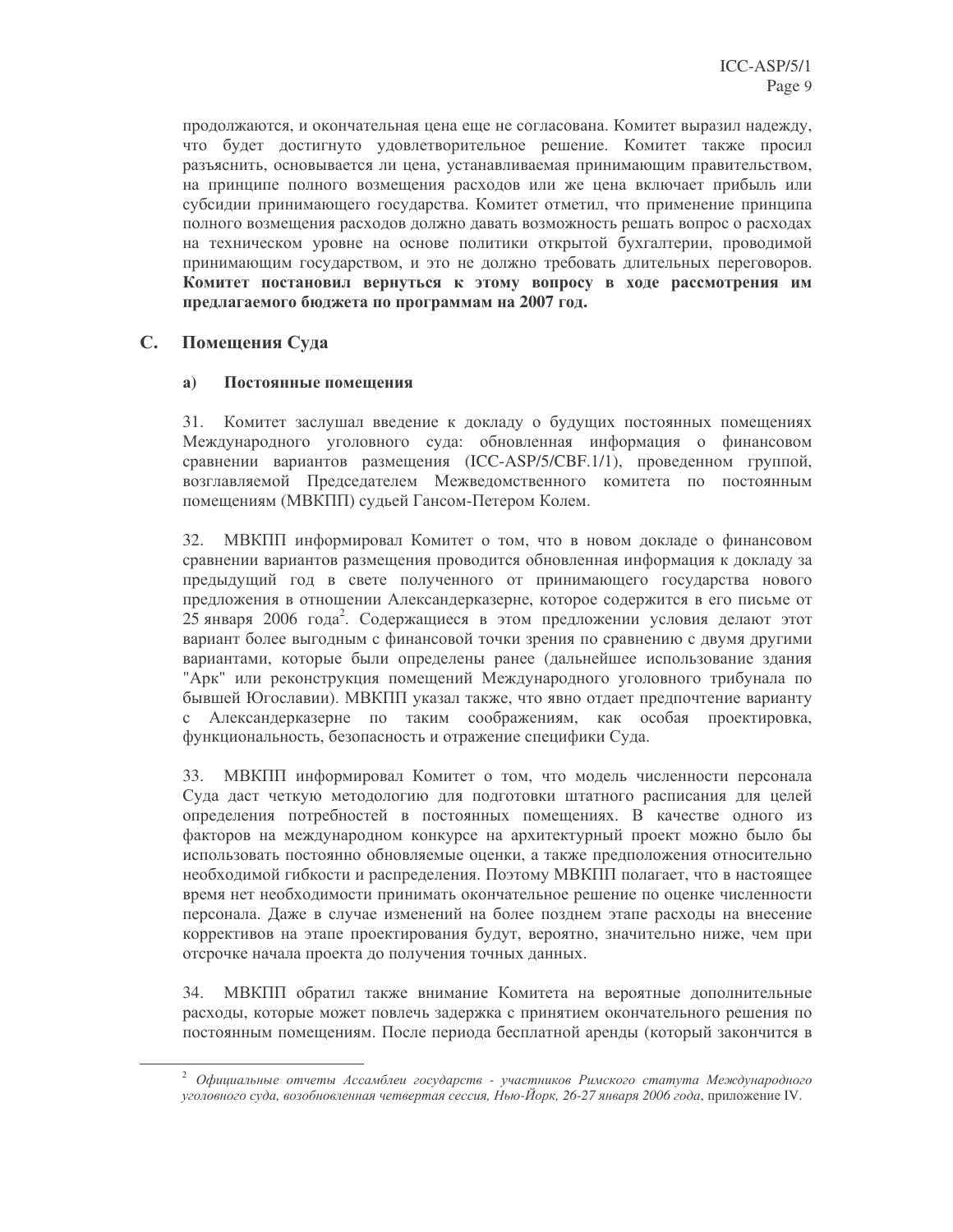2012 году) каждый год задержки будет стоить один год аренды здания "Арк" (в настоящее время 5,3 млн. евро) плюс стоимость аренды дополнительных временных помещений, вопрос о которых в настоящее время рассматривается. Кроме того, поскольку по причине инфляции расходы на здания возрастут, покупательная способность займа в 200 млн. евро, предложенного принимающим государством, со временем снизится.

35. Комитет также заслушал заявление Генерального директора Целевой группы по МУС Министерства иностранных дел Нидерландов г-на Эдмонда Велленстайна, который подчеркнул, что вопросу о постоянных помещениях следует уделять повышенное внимание. Как он сказал, представление проекта Суда по Александерказерне является хорошей основой для выбора архитектора, однако Суд должен предоставить более подробную информацию о потребностях. Он указал, что принимающее правительство хотело бы получить четкие решения относительно вариантов, которые будут рассматриваться, включая информацию о том, какие аспекты форм финансирования нуждаются в прояснении.

### Варианты размещения

36. Комитет напомнил о своих прежних рекомендациях по вариантам размещения, содержащихся в пункте 83 доклада о работе пятой сессии<sup>3</sup>. Он также напомнил, что в резолюции ICC-ASP/4/Res.2 Ассамблеи государств-участников признавалось, что Александерказерне "будет, вероятно, наиболее гибким решением удовлетворения потребностей постоянного Суда с точки зрения размера, функциональности и безопасности" и что решение по постоянным помещениям будет иметь существенные финансовые последствия для государств-участников. Предложение принимающего государства, похоже, лишь подкрепляет это мнение. Однако ввиду отсутствия решения Ассамблеи выбрать вариант с Александерказерне Суду следует продолжить работу над альтернативными предложениями об аренде помещений в Гааге (включая варианты с "Арк" и МТБЮ), с тем чтобы представить Ассамблее реальные варианты.

37. Комитет принял к сведению, что МВКПП и принимающее государство выступают за вариант с Александерказерне для размещения постоянных помещений Суда и не считают "Арк" или МТБЮ реальными альтернативами.

38. Комитет принял к сведению информацию о том, что задержка с проектом увеличит расходы. Хотя Комитет признал эту возможность, он особо отметил существенные финансовые последствия этого проекта и связанные с ним значительные риски. Эти факторы обуславливают необходимость тщательного рассмотрения всех аспектов этого проекта и взвешенного принятия решения.

### Количество персонала и технические характеристики проекта

39. Комитет напомнил свои прежние замечания о важности проведения точной оценки вероятной максимальной численности персонала в Суде в целях взвешенного рассмотрения вариантов размещения, а также разработки технических характеристик

<sup>&</sup>lt;sup>3</sup> Официальные отчеты Ассамблеи государств - участников Римского статута Международного уголовного суда, четвертая сессия, Гаага, 28 ноября - 3 декабря 2005 года, часть II.B.6, пункт 83.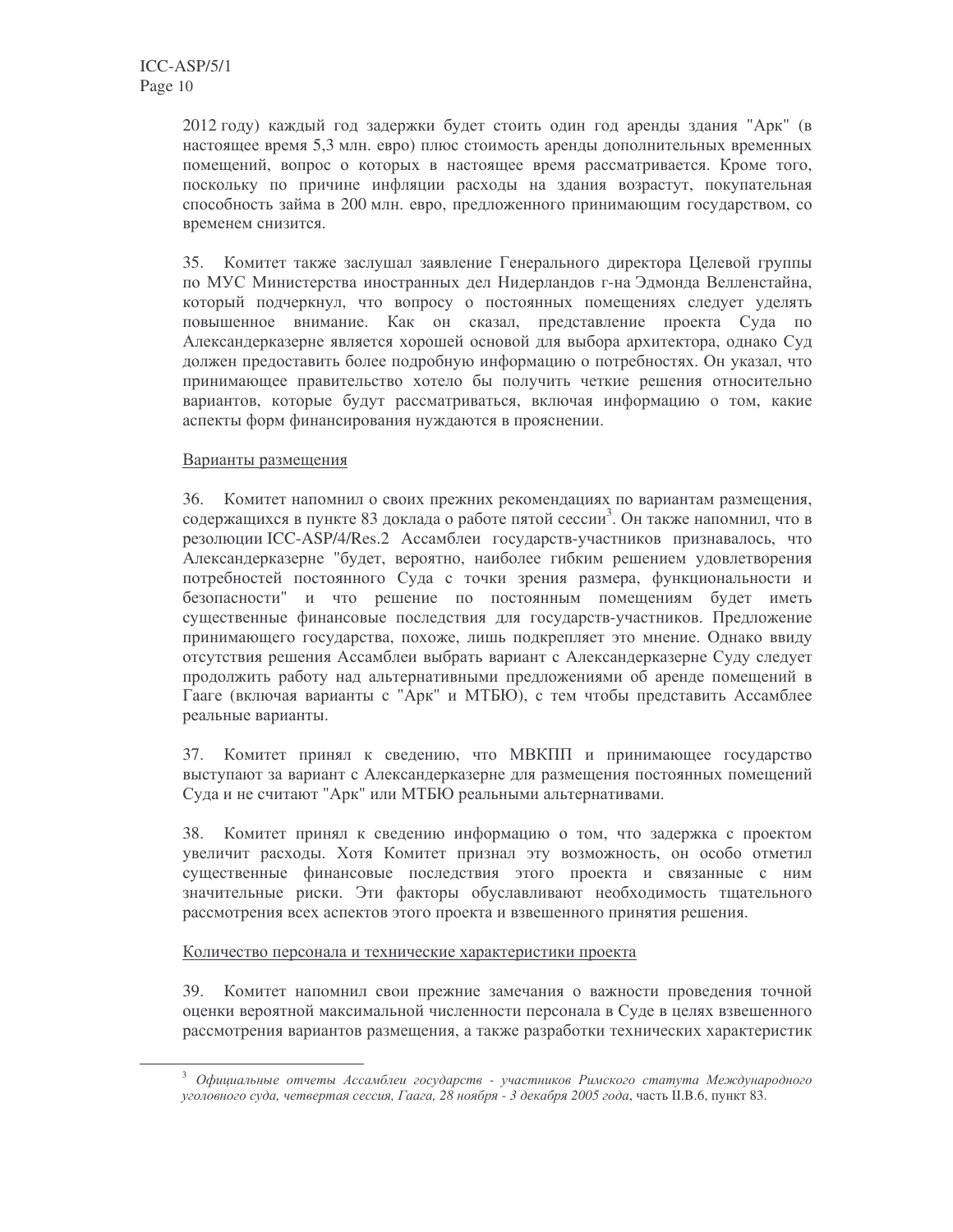для постоянных помещений<sup>4</sup>. Он принял к сведению заявление МВКПП о том, что количество персонала можно было бы определить на более поздних этапах процесса планирования. Однако он отметил, что численность персонала непосредственно влияет на возможность использования вариантов "Арк" или МТБЮ, поскольку эти помещения позволяют разместить в общей сложности 850 сотрудников, но не могут быть расширены для размещения 1300 человек. Комитет также отметил информацию о нынешней численности персонала, предоставленную Судом (приложение II, общая численность лиц, работающих в Суде), и что модель численности персонала Суда после завершения ее разработки в августе 2006 года, вероятно, даст новые оценки по количеству сотрудников.

### Финансовое сравнение вариантов размещения

40. Комитет изучил представленные Судом материалы, содержащие сравнение вариантов размещения с финансовой точки зрения с учетом предложения принимающего государства о строительстве постоянных помещений в Александерказерне (ICC-ASP/5/CBF.1/1), а также исходный документ, который был первоначально представлен в 2005 году (ICC-ASP/4/23). Комитет отметил, что в методологии, использованной Судом, сравниваются три варианта для постоянных помещений путем оценки некоторых расходов на строительство дополнительных служебных помещений в "Арк" и МТБЮ для увеличения вместимости этих зданий в целях размещения в общей сложности 1300 сотрудников. Хотя Комитет считает, что документ содержит некоторые полезные сравнительные финансовые данные, он полагает, что он является недостаточной основой для того, чтобы делать окончательные выводы об общих расходах, связанных с каждым из этих трех вариантов. В частности, по мнению Комитета, документ не отражает тот реальный выбор, который имеется у Ассамблеи, поскольку можно и не строить дополнительные служебные помещения в зданиях "Арк" или МТБЮ.

41. Комитет также отметил, что проведенное Судом сравнение вариантов с финансовой точки зрения предполагает, что Суд будет владеть зданиями, построенными в Александерказерне, в то время как принимающее правительство сохранит право собственности на этот участок. Ему сообщили, что это может создать трудности в соответствии с законом о собственности принимающего государства, и Комитет просил прояснить эту ситуацию на его следующей сессии.

Комитет пришел к выводу, что необходимо добиваться большего 42. прогресса в работе над проектом в Александерказерне, с тем чтобы подготовить четкие и достоверные оценки диапазона вероятных расходов по этому проекту. Комитет просил Суд при подготовке таких оценок изучить различные возможности строительства и эксплуатации постоянных помещений в партнерстве с частным сектором. Он также просил Суд разграничить важные характеристики постоянных помещений Александерказерне  $\mathbf{B}$  $\mathbf{M}$ дополнительные характеристики, что поможет Ассамблее сделать выбор в плане масштабов и стоимости проекта. Комитет также просил при подготовке таких оценок проводить консультации с различными архитектурными или строительными компаниями, имеющими опыт осуществления крупных строительных проектов в Нидерландах.

<sup>&</sup>lt;sup>4</sup> Там же, часть II.B.6 b), пункт 82, и часть II.B.6 a), пункты 33-34.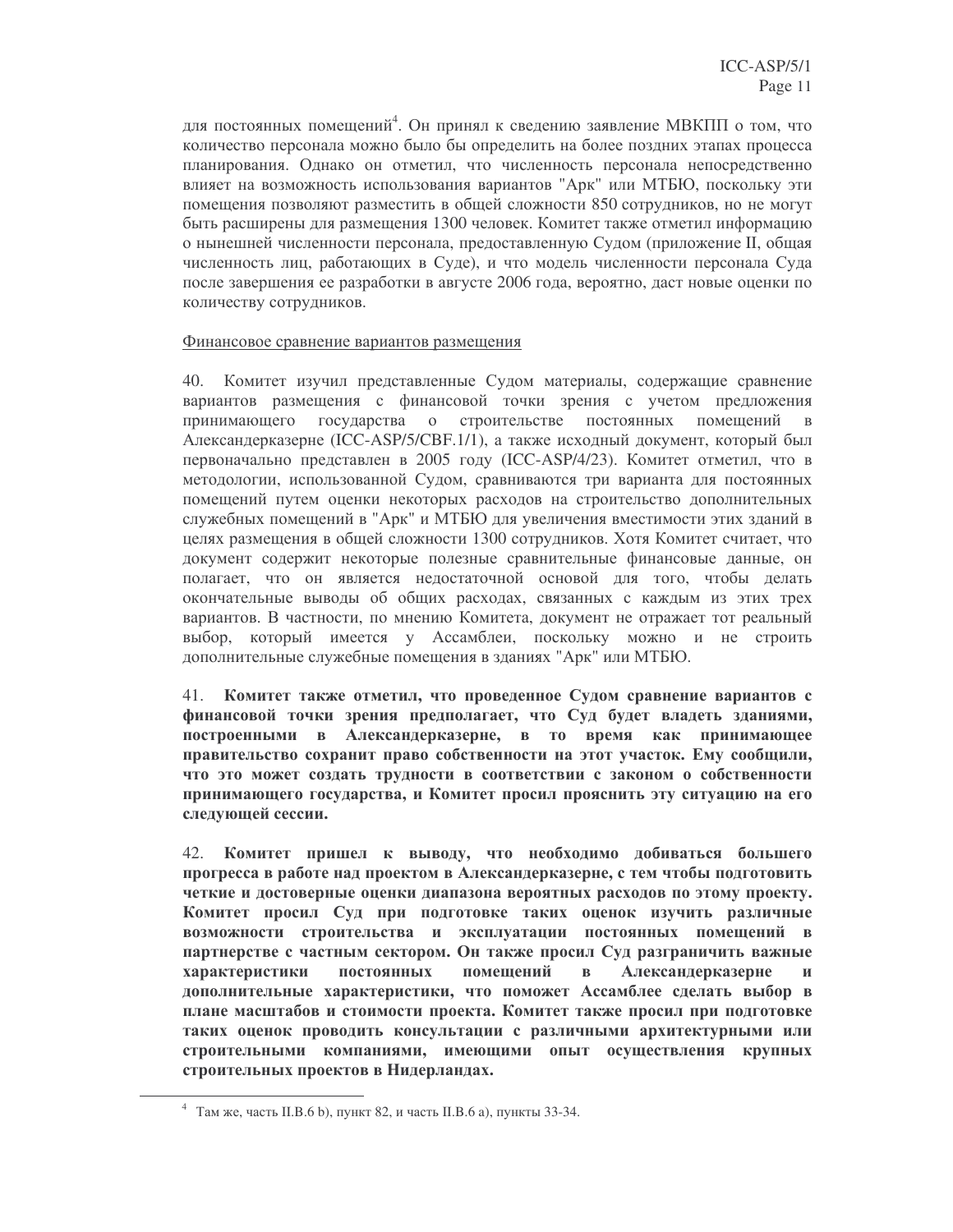### Реализация проекта и механизмы руководства

43. Комитет согласился с мнением Межучрежденческого комитета по постоянным помещениям о том, что Суду необходимо увеличить штат специалистов, которые возглавили бы его работу над вопросом о постоянных помещениях. Комитет также счел важным уже на раннем этапе создать прочную структуру управления. Этот механизм должен включать в себя надлежащий штат специалистов в самом Суде, которым будут оказывать поддержку внешние консультанты. Комитет также подчеркнул необходимость создания прочных и постоянных механизмов предусматривающих четкие принципы ответственности руководства,  $\overline{M}$ подотчетности как в самом Суде, так и перед Ассамблеей. В этой связи Комитет просил Суд пересмотреть свои внутренние механизмы управления в связи с вопросом о постоянных помещениях с целью обеспечить, чтобы Секретарь был сделан ответственным за этот проект в Суде и чтобы ему оказывала поддержку соответствующая руководящая группа высокого уровня или другой координационный механизм.

44. Таким образом, Комитет предложил Секретарю представить для рассмотрения на его следующей сессии предложения, в которых указывались бы роли, обязанности и принципы подотчетности в связи с вопросом о постоянных помещениях. Эти предложения должны, в частности, охватывать следующие важные области:

- проектная спецификация (по требованию клиента)
- утверждение и предоставление полномочий на принятие обязательств (включая делегированные уровни полномочий)
- $\bullet$ строительство здания с учетом согласованных стандартов, касающихся сроков, качества и стоимости
- $\bullet$ предоставление (независимых) гарантий, касающихся конкретно таких вопросов, как выявление и регулирование рисков.

### Дальнейшее рассмотрение этого вопроса

45. Наконец, Комитет рекомендовал Суду представить для рассмотрения на его следующей сессии очередную информационную сводку по этому проекту, которая включала бы в себя информацию по вышеуказанным аспектам. В частности, Комитет просил Суд дать четкую и достоверную оценку вероятных расходов на строительство на Александерказерне, с тем чтобы у Ассамблеи имелась надежная основа для изучения всех финансовых последствий этого проекта.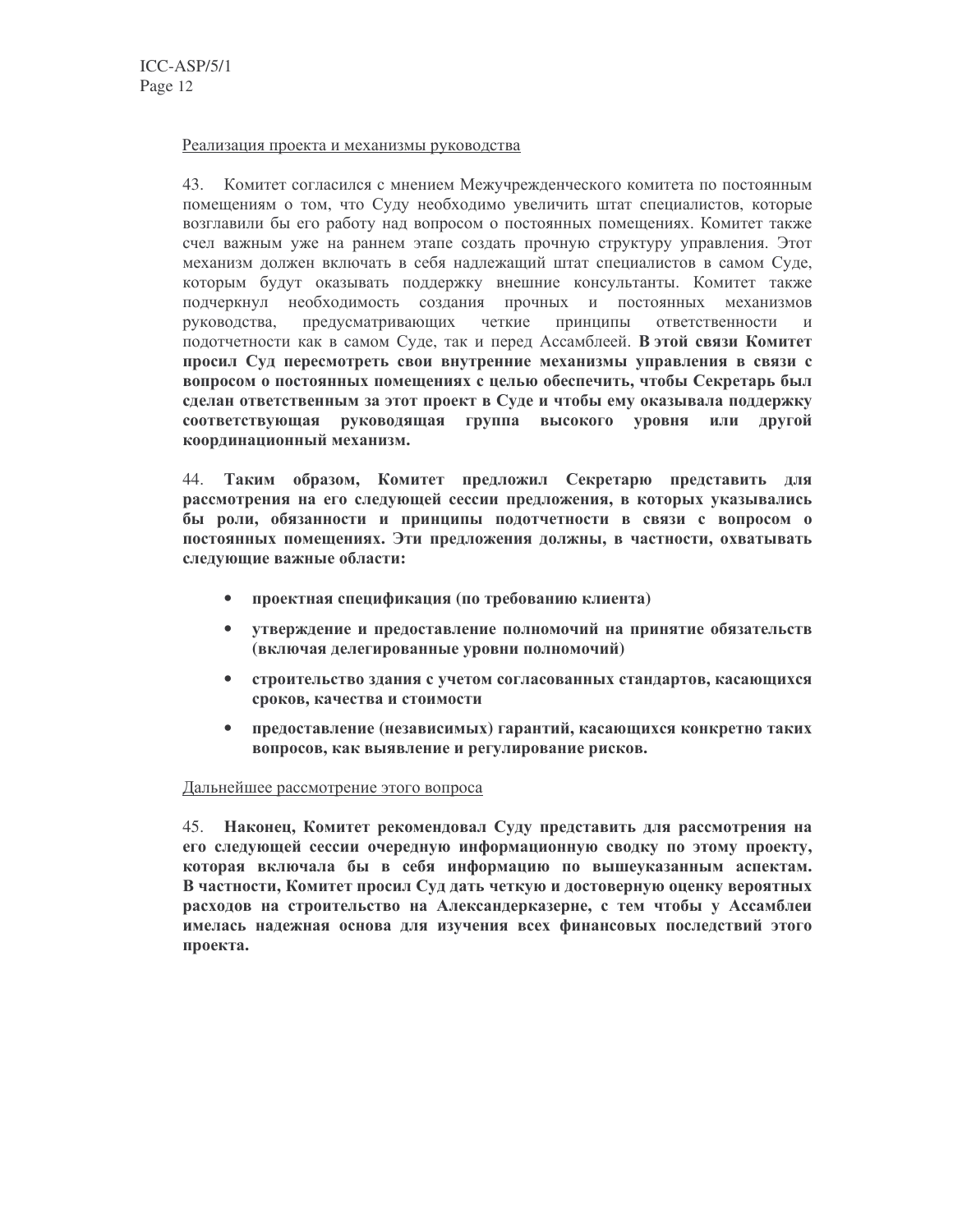#### $\mathbf{b}$ Временные помещения

46. Комитет имел в своем распоряжении неофициальный доклад Бюро, принятый 20 апреля 2006 года<sup>3</sup>. В своем докладе Бюро рассмотрело три варианта размещения Суда, причем один вариант включал в себя два подварианта:

| Вариант А: | Бинкхорстлаан                                                                                 |
|------------|-----------------------------------------------------------------------------------------------|
| Вариант В: | Помещения из сборных конструкций<br>Подвариант і) Сатурнусстраат<br>Подвариант іі) Вегастраат |
| Вариант С: | Ляйдшендам                                                                                    |

47. Бюро вынесло две рекомендации:

### Рекомендация Бюро 1

[Бюро рекомендовало:]

"Одобрить вариант В (помещения из сборных конструкций) при условии, что:

- Бюджетно-финансовый комитет на своей шестой сессии при анализе расходов, a) указанных в приложении IV, не сочтет потенциальные бюджетные последствия для государств-участников значительно менее благоприятными, чем для других вариантов;
- решение о том, какой подвариант реализовать В i) или В ii), примет  $b)$ принимающее государство; и
- в новых временных помещениях первоначально будет размещено максимум  $c)$ 300 человек, пока не будут приняты новые решения, вытекающие из процесса стратегического планирования между государствами-участниками и Судом".

### Рекомендация Бюро 2

[Бюро рекомендовало:]

"Ввиду неопределенности в отношении реальной вместимости той части здания "Арк", которую в настоящее время занимает Суд, Бюджетно-финансовый комитет должен дать рекомендации по этому вопросу с целью помочь государствамучастникам в будущем обсуждении вопросов, касающихся временных помещений".

В докладе Бюро также говорилось о том, что Суд будет вынужден занимать временные помещения (здание Хофторен) до тех пор, пока вариант В не будет реализован в полном объеме.

<sup>5</sup> Неофициальный доклад Бюро основывался на проведенной Гаагской рабочей группой Бюро работе над вопросом о временных помещениях.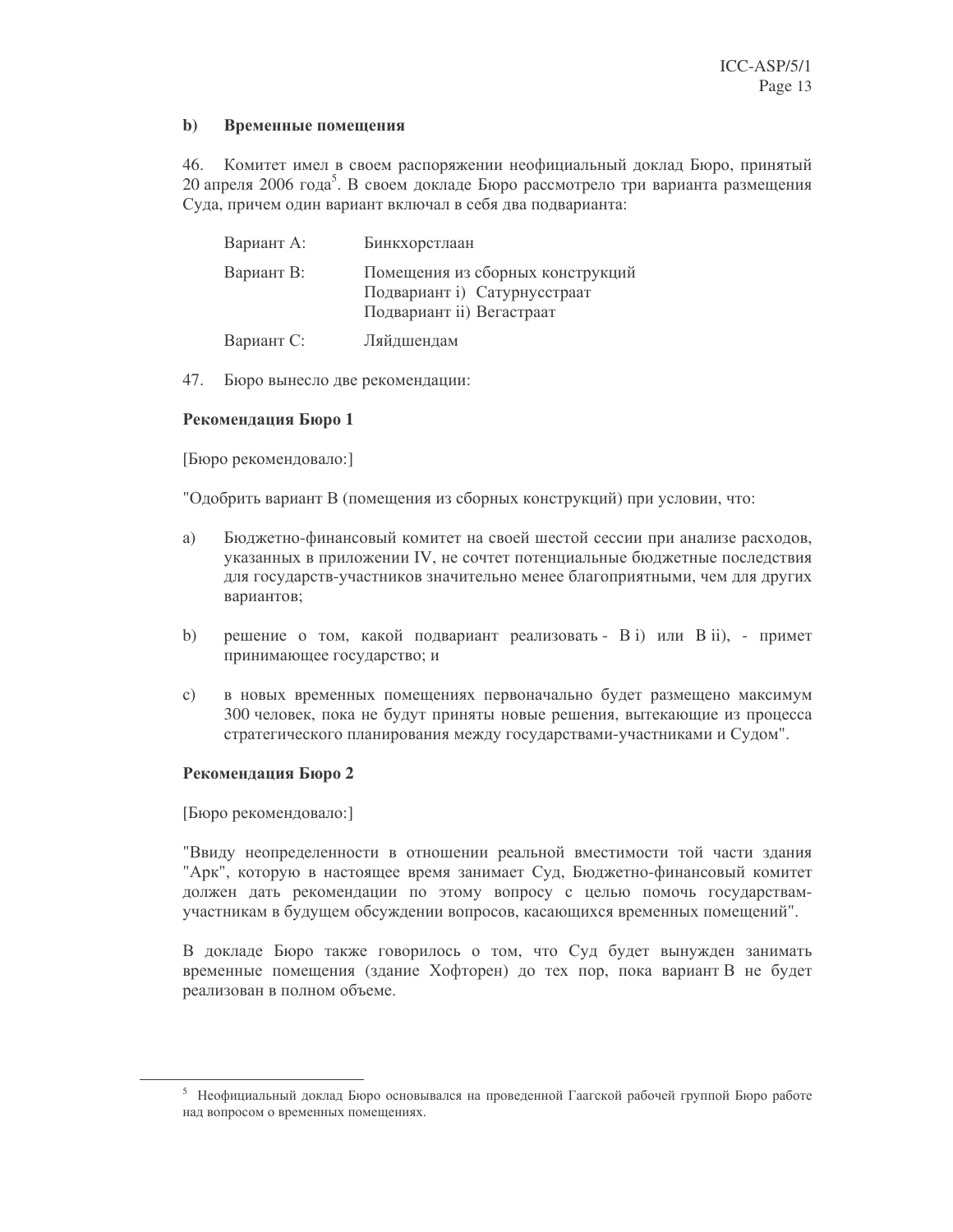### Рассмотрение данного вопроса Комитетом

48. Комитет изучил вопрос о временных помещениях для Суда в свете решения содержащегося в резолюции ICC-ASP/4/Res.12, и на основе Ассамблеи, последующего неофициального доклада Бюро, содержащего доклад Гаагской рабочей группы.

49. Комитет выразил разочарование в связи с тем, что, вопреки прежним ожиданиям, крыло В здания "Арк" более не будет доступно Суду. Напомнив о том, что принимающее государство обязалось предоставить Суду помещения на условиях бесплатной аренды на десятилетний срок, Комитет приветствовал обязательство принимающего государства выделить 16,5 млн. евро на дополнительные временные помещения. Комитет также заметил, что в течение оставшегося срока бесплатной аренды расходы, которые придется понести принимающему государству, могут превысить 16,5 млн. евро, и выразил надежду на то, что принимающее государство выделит средства в объеме, необходимом для выполнения своего обязательства предоставить помешения на безвозмездной основе.

Комитет рассмотрел вопросы, переданные ему Гаагской рабочей группой, за то 50. ограниченное время, которое было у него в наличии. Он заключил, что бюджетные последствия строительства помещений из сборных конструкций будут благоприятными для государств-участников, значительно менее чем последствия реализации других вариантов, рассмотренных Гаагской рабочей группой. Кроме того, Комитет принял к сведению информацию Суда о текущих потребностях в офисных помещениях (приложение II) и согласился с тем, что Суду в первоочередном порядке требуются новые временные помещения, способные вместить максимум 300 человек.

51. Комитет также рассмотрел вопрос о вместимости двух крыльев здания "Арк", в настоящее время занимаемых Судом. Он принял к сведению информацию Суда о том, что здание "Арк" при его нынешней планировке способно вместить до 650 сотрудников. Напомнив о том, что это здание было лишь недавно оснащено для эксплуатации Судом, Комитет отметил, что, как ему представляется, существуют дополнительные возможности для переоснащения здания с тем, чтобы несколько увеличить его вместимость. Однако Комитет заключил, что переоснащение здания "Арк" потребует больших затрат и приведет к срыву рабочего процесса, но не позволит увеличить его вместимость настолько, чтобы можно было снять вопрос об изыскании дополнительных временных помещений.

52. Комитет принял к сведению финансовую смету, представленную Судом, и альтернативную смету, подготовленную принимающим государством. У Комитета не было достаточно времени для того, чтобы попытаться провести постатейное сопоставление двух смет. Тем не менее Комитет выразил убежденность в том, что в бюджете Суда на 2006 год и в последующие финансовые годы будет необходимо предусмотреть дополнительные расходы.

53. Комитет принял к сведению мнение Суда о том, что уровень финансирования Основной программы V в бюджете на 2006 год будет примерно на 200 000 евро меньше суммы, необходимой для покрытия дополнительных расходов на временные помещения. Комитет отметил, что созывать Ассамблею исключительно для того, чтобы санкционировать выделение такой суммы, было бы неоправданно, особенно с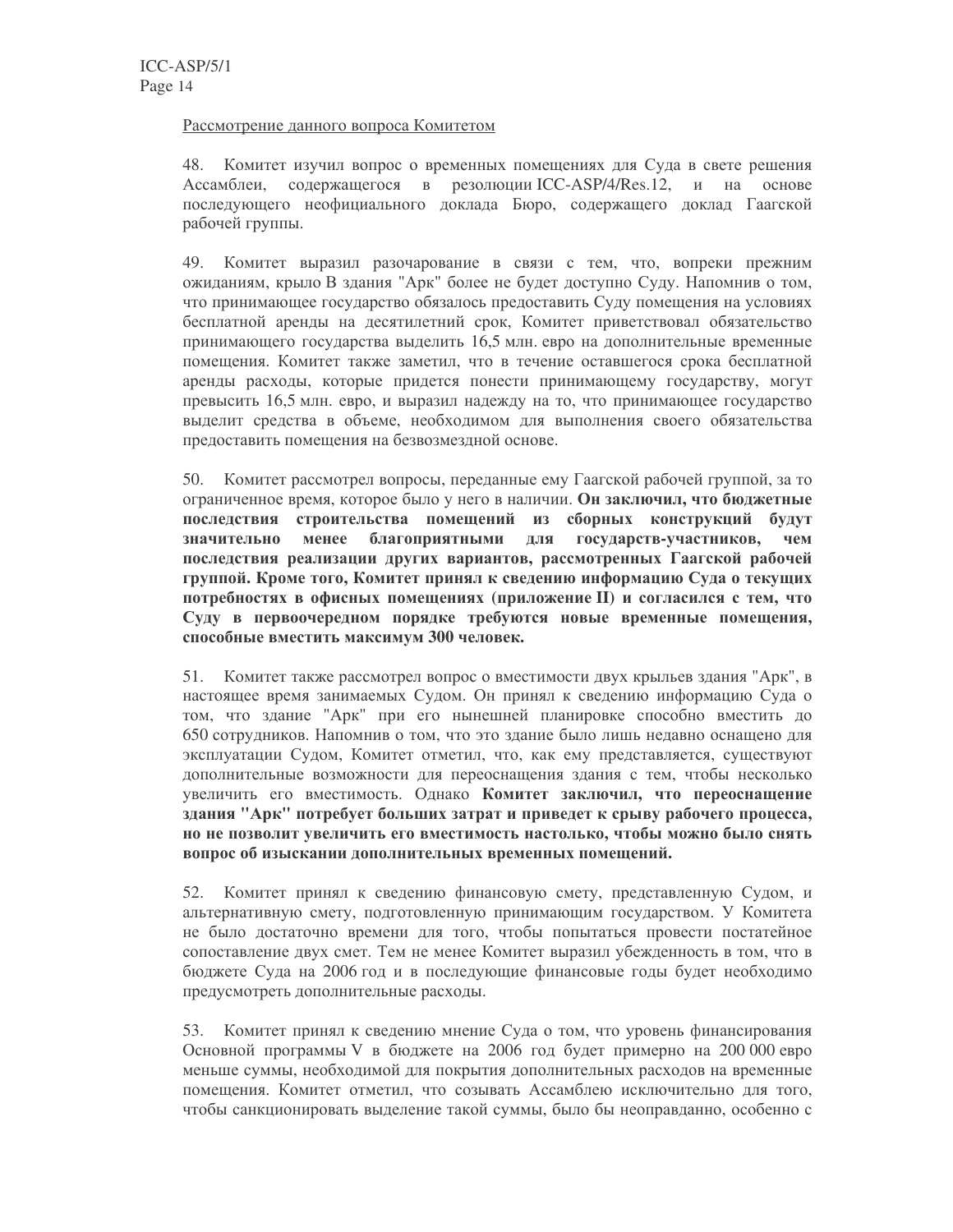учетом того, что сама специальная сессия Ассамблеи будет еще более дорогостоящим мероприятием. В этой связи Комитет выразил надежду на то, что Суд сделает попытку покрыть дополнительные расходы из имеющегося бюджета, вместе с тем признав, что в подобных исключительных и непредвиденных обстоятельствах может возникнуть необходимость в сведении бюджета по Основной программе V с отрицательным сальдо в 2006 году. Комитет обсудит все расходы на своей следующей сессии, и он выразил надежду на то, что Суд будет регулярно информировать Комитет и Ассамблею о дополнительных расходах, понесенных в 2006 году. Наконец, Комитет просил включить дополнительные расходы на 2007 год и последующий период в будущие предложения по бюджету.

### D. Стратегический план Суда

### 1. Процесс стратегического планирования

54. Комитет заслушал введение к докладу о Стратегическом плане Суда (ICC-ASP/5/CBF.1/5). Суд отметил, что стратегический план задумывался как общий и всеобъемлющий план работы Суда, охватывающий весь спектр его деятельности. При необходимости план будет дополняться, как в случае с Канцелярией Прокурора, конкретными стратегиями ДЛЯ отдельных органов, согласованными  $\rm{co}$ стратегическим планом. В план включены программное заявление и три взаимосвязанные стратегические цели. В плане указаны конкретные задачи или действия для каждой цели, причем задачи, которые предстоит выполнить в течение одного года - трех лет, отделены от задач более долгосрочного характера.

55. Комитет выразил признательность Суду за его презентацию, посвященную ходу работы над первым стратегическим планом Суда. Он заметил, что за предыдущий год Суд добился значительных успехов и что эта работа действительно согласуется с собственными рекомендациями Комитета, вынесенными на предыдущих сессиях. Комитет согласился с тем, что план должен послужить превосходной основой для руководства деятельностью Суда и поддержания дисциплины. В этой связи он подчеркнул, что Суд должен принять меры к тому, чтобы его ежегодный бюджет и личные служебные планы сотрудников во многом определялись стратегическим планом.

56. Комитет согласился с мнением Суда о важности того, чтобы основную ответственность за реализацию стратегического плана по-прежнему нес сам Суд и чтобы он пользовался поддержкой государств-участников. Он приветствовал сообщение о том, что в течение года Суд проведет диалог с Комитетом, Ассамблеей и другими заинтересованными сторонами по проекту стратегического плана.

57. Комитет согласился с тем, что в приоритетных действиях, указанных для цели 3 "Модель государственного управления", должно также упоминаться о том, что Суд будет практиковать строгую бюджетную дисциплину и контроль и стремиться максимально повысить производительность своего персонала и процедур. Комитет предложил Суду изучить возможность включения этих положений при окончательной доработке плана. Наконец, Комитет выразил надежду на то, что он продолжит рассмотрение стратегического плана на своей следующей сессии.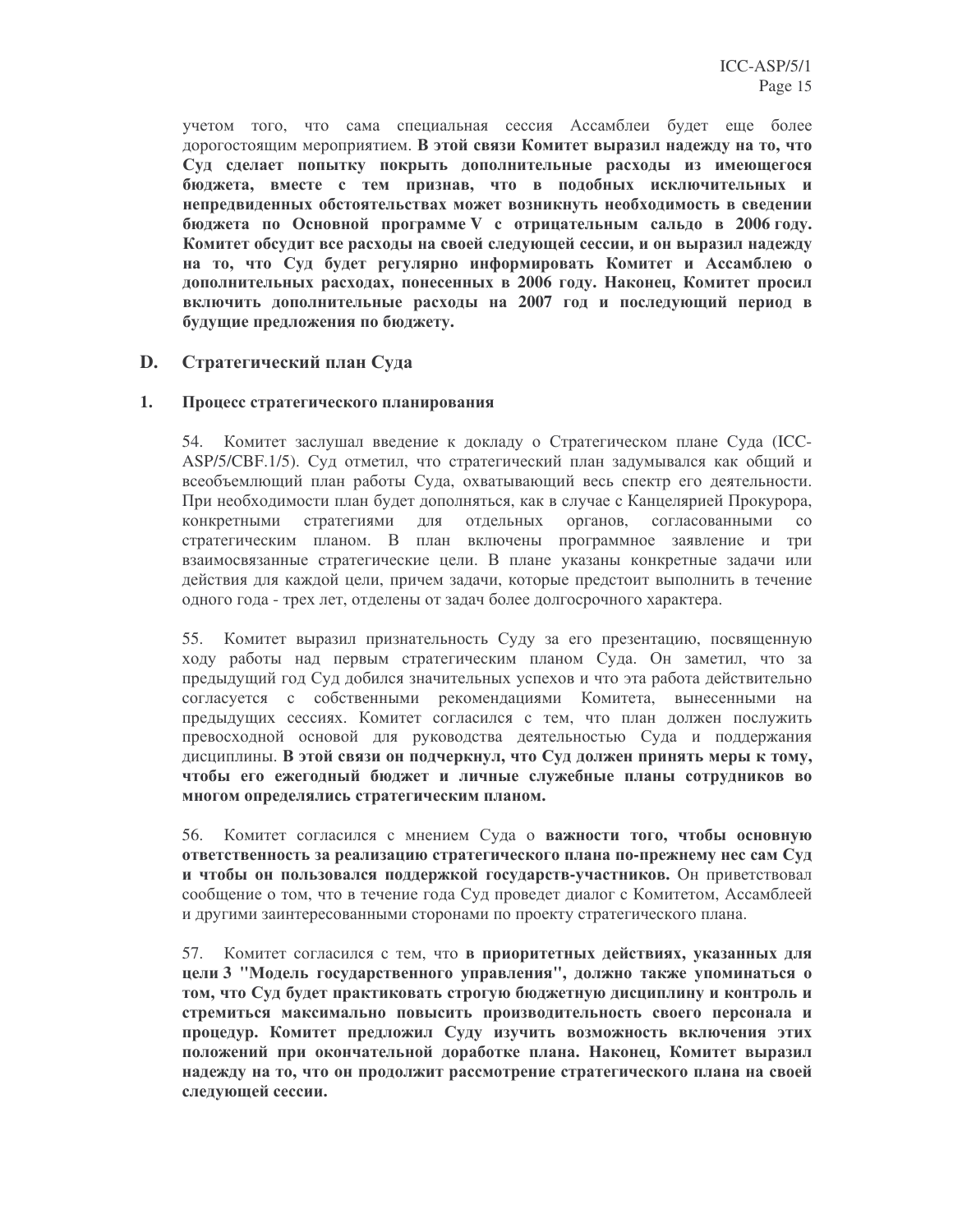### $2.$ Модель численности персонала Суда

58. Комитет заслушал введение к докладу о Модели численности персонала Суда (ICC-ASP/5/CBF.1/6). Суд отметил, что цель создания этой модели состоит в моделировании и расчете ресурсов и конечных результатов на базе различных предположений. Суд выразил надежду на то, что она послужит подспорьем при планировании и принятии решений, особенно в отношении общей численности персонала Суда, и позволит повысить эффективность за счет выявления организационных подразделений, где число сотрудников чрезмерно велико. Эта модель поможет Суду согласовать численность персонала и объем выработки групп, секций, отделов и органов и повысить эффективность бюджетного процесса, поскольку благодаря ей Суд сможет обосновывать бюджетные заявки ожидаемыми результатами. Она также поможет Суду определить численность персонала для постоянных помещений (см. пункты 33 и 39 выше, раздел С). Модель была разработана посредством сбора информации у всех подразделений Суда, сведения собранных данных в единую модель, в рамках которой все функции были увязаны с их соответствующими степенями зависимости, и ее практического опробования в целях определения различных возможных сочетаний ресурсов и конечных результатов за определенный срок.

Комитет с интересом принял к сведению достигнутый Судом прогресс в 59. разработке Модели численности персонала Суда. Он призвал Суд завершить работу над моделью и принял решение произвести всестороннюю оценку модели на своей следующей сессии.

### E. Другие доклады

### 1. Условия службы и вознаграждение Прокурора и заместителей Прокурора

60. Комитет имел в своем распоряжении доклад об условиях службы и вознаграждении Прокурора и заместителей Прокурора ((ICC-ASP/5/CBF.1/2). Напомнив о том, что в статье 49 Статута предусмотрено, что Ассамблея должна определять оклады, надбавки и расходы выборных должностных лиц Суда, Комитет отметил, что Ассамблея утвердила конкретные условия службы для судей и постановила, что Секретарь с точки зрения условий службы должен рассматриваться как сотрудник уровня помощника Генерального секретаря (ПГС)<sup>6</sup>. Вместе с тем Ассамблея пока не определила условия службы для Прокурора и заместителей Прокурора согласно статье 49, которые на временной основе рассматривались как должностные лица уровня заместителя Генерального секретаря (ЗГС) и ПГС, соответственно, на основе положений пункта, дополненного примечанием, бюджета на первый финансовый период<sup>7</sup>. Тем не менее Комитет пришел к выводу, что

<sup>6</sup> Официальные отчеты Ассамблеи государств - участников Римского статута Международного уголовного суда, третья сессия, Гаага, 6-10 сентября 2004 года (издание Международного уголовного суда (ICC-ASP/3/25), резолюция ICC-ASP/3/Res.3, приложение и пункт 27 постановляющей части, соответственно.

Официальные отчеты Ассамблеи государств - участников Римского статута Международного уголовного суда, первая сессия, Нью-Йорк, 3-10 сентября 2002 года (ICC-ASP/1/3), часть III, пункт 55, примечание 14. Пункт 55 указанного документа начинается следующими словами: "В состав этой Канцелярии входили бы Прокурор на уровне заместителя Генерального секретаря<sup>14</sup>, ...". Со своей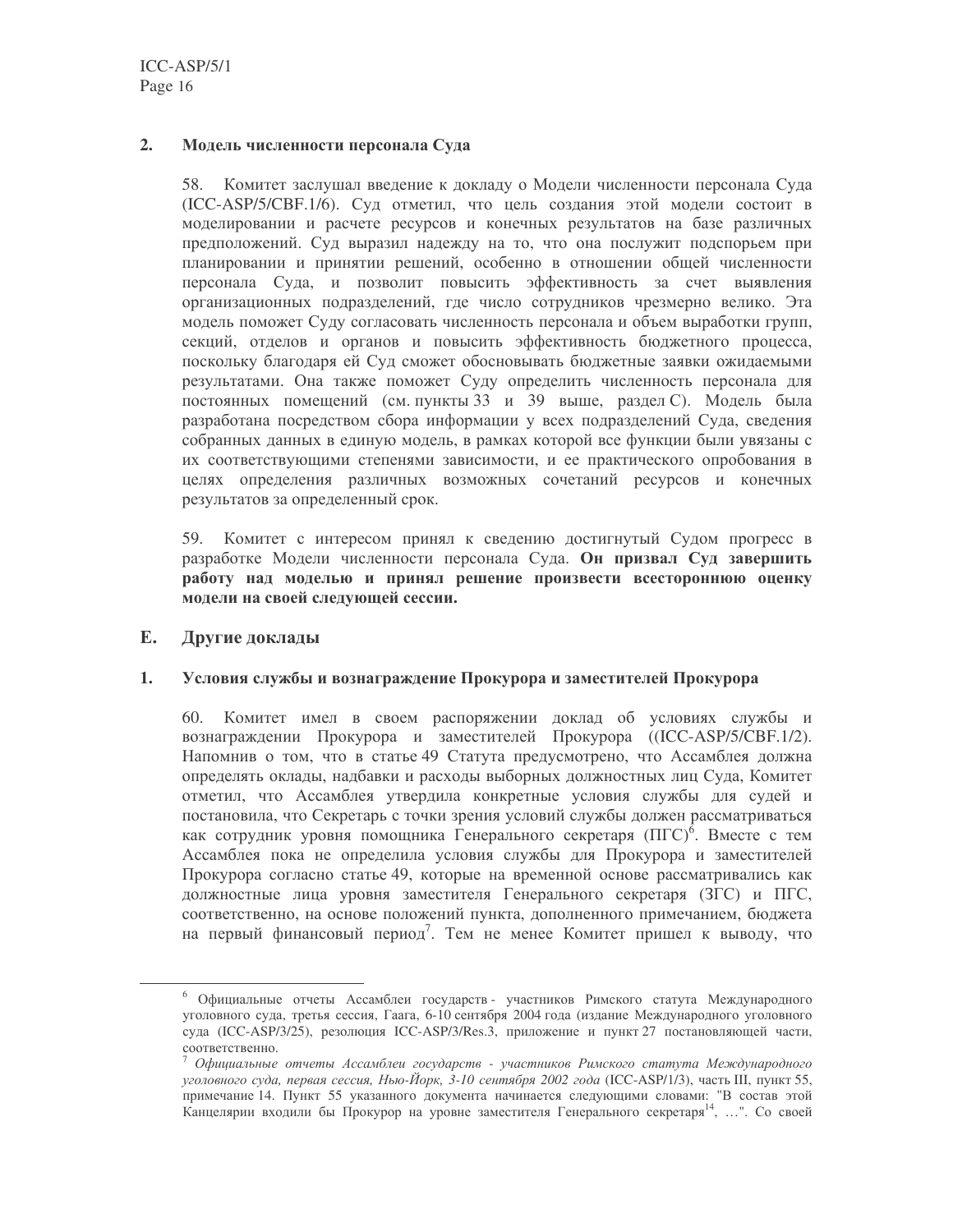никаких положений о пенсионном обеспечении этих должностных лиц пока не принято. В этой связи Комитет рекомендовал Ассамблее обеспечить, чтобы на ее следующей сессии были приняты соответствующие решения для определения условий службы Прокурора и заместителей Прокурора согласно статье 49.

61. Комитет отметил, что, судя по всему, у Ассамблеи есть по крайней мере три подходящих варианта дальнейших действий. Во-первых, Ассамблея могла бы принять решение о том, что Прокурор и заместители Прокурора должны быть приравнены к должностным лицам уровней ЗГС и ПГС, соответственно. Во-вторых, Ассамблея могла бы применить механизмы, аналогичные тем, которые используются для специальных трибуналов. В-третьих, Ассамблея могла бы утвердить условия службы, предложенные Судом в приложении II к документу ICC-ASP/3/12. Если Ассамблея пойдет по третьему пути, то, по мнению Комитета, она должна также рассмотреть уровни вознаграждения Прокурора и заместителей Прокурора. Комитет заметил, что Статут наделяет Прокурора достаточно широкими функциями и что выполнение этих функций является одним из важнейших слагаемых успеха в работе Суда. В этой связи было бы уместнее установить вознаграждение Прокурора на том же уровне, что и для судей, а не на более низком уровне, а вознаграждение заместителей Прокурора - в размере 75 процентов от этого уровня.

62. Наконец, Комитет отметил, что ввиду отсутствия ранее принятых решений по статье 49 было бы целесообразно или необходимо применить положения об окладах и пенсиях этих должностных лиц ретроактивно к началу их срока службы. В отсутствие такой ретроактивной меры задержки с принятием решения по статье 49 привели бы к реальному сокращению пенсионных пособий этих должностных лиц.

Комитет просил Секретаря предоставить Комитету на его следующей 63. сессии финансовые расчеты по вознаграждению Прокурора и заместителей Прокурора по каждому из вышеуказанных вариантов. Комитет согласился с тем, что такая информация послужит подспорьем для Ассамблеи при обсуждении этого вопроса.

### $2.$ План пенсионного обеспечения судей

64. Комитет принял к сведению доклад о плане пенсионного обеспечения судей (ICC-ASP/5/CBF.1/8), в котором сообщалось, что план пенсионного обеспечения судей не может быть передан в ведение Объединенного пенсионного фонда персонала Организации Объединенных Наций. Комитет договорился вернуться к рассмотрению вопроса о привлечении внешней организации после завершения проводимых Судом торгов для подбора страховой компании, которая удовлетворяла бы требованиям пенсионного плана.

Комитет отметил, что Ассамблея в пунктах 6 и 7 своей резолюции ICC-65. ASP/4/Res.9 постановила, что Комитету следует продолжить обсуждение вопроса о режиме пенсионного обеспечения судей. Комитет провел первоначальное обсуждение вопросов, имеющих важное значение для того, чтобы эффективно отреагировать на решение Ассамблеи. Для того чтобы продолжить это обсуждение, он просил Секретаря представить очередной доклад на следующей

стороны, примечание 14 гласит: "Данный уровень должности Прокурора показан для иллюстративных целей, не предвосхищая исхода будущего обсуждения по этому вопросу".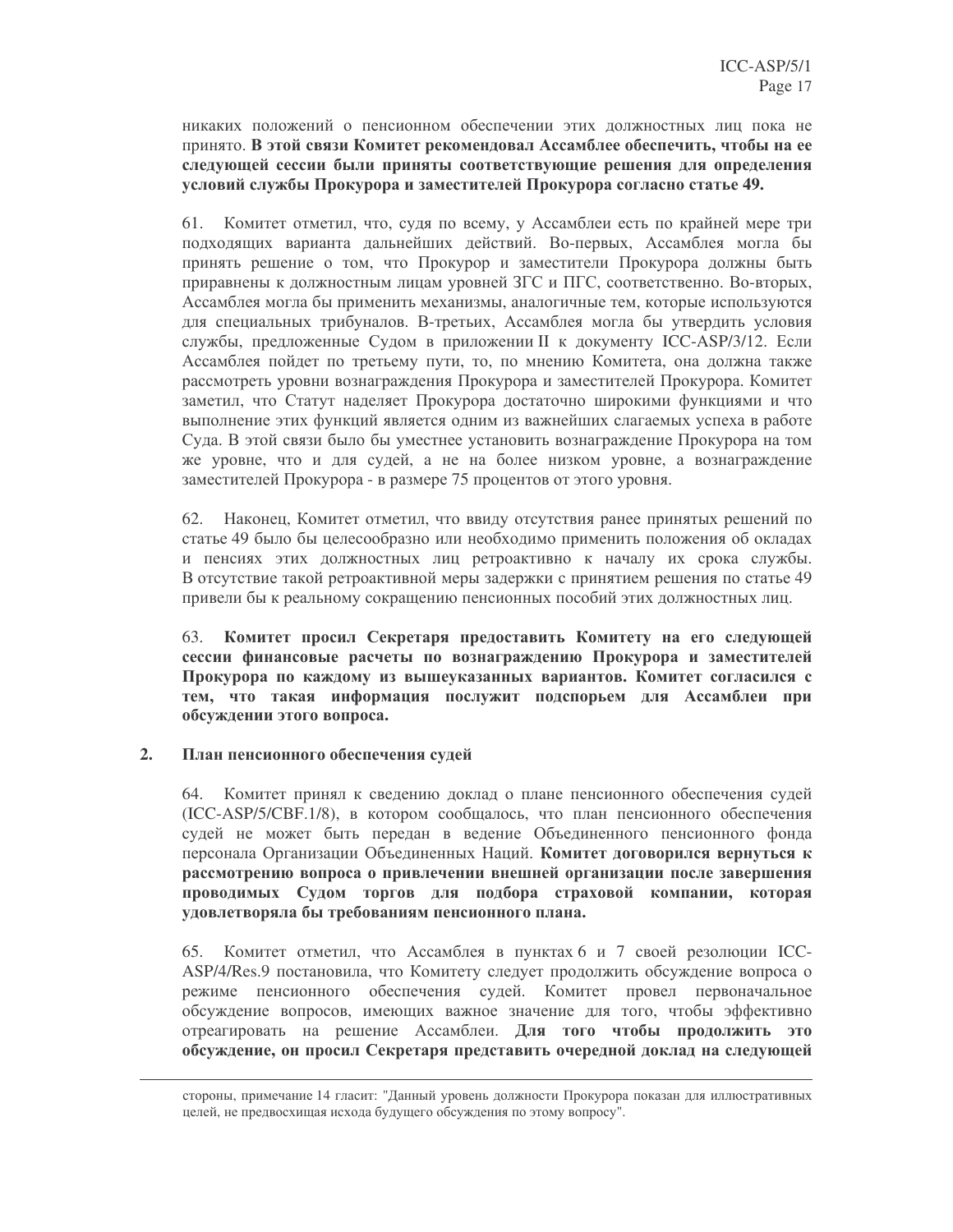сессии Комитета. В этом докладе должны содержаться рекомендации в отношении того, следует ли дать возможность судьям перечислять пенсионные взносы в любой фонд по их выбору. В нем должно также проводиться финансовое сопоставление нынешнего пенсионного плана с вариантом, в соответствии с которым размеры пенсионных пособий судей не будут превышать 12,5 или 16,5 процента от уровня окончательного вознаграждения. Такой дополнительный вариант дал бы возможность Ассамблее рассмотреть финансовые последствия пенсионной схемы, основанной на принципе, согласно которому судьи должны получать пенсионное пособие, соизмеримое с их сроком службы как частью их общего трудового стажа. Комитет счел, что предоставление полной пенсии за девятилетний срок службы приведет к тому, что судьи будут получать чрезмерно большое пенсионное пособие, несопоставимое с пенсиями, которые получают все остальные сотрудники Суда. Он признал, что все изменения в плане пенсионного обеспечения будут распространяться только на судей, избранных после принятия какого-либо решения Ассамблеей.

66. Наконец, Комитет просил Секретаря включить в его доклад информацию о планах пенсионного обеспечения судей в других международных судах и дать рекомендацию в отношении целесообразности определения размеров пенсий, выплачиваемых Судом отдельным судьям, с учетом их предыдущей службы в других международных организациях. Комитет постановил вернуться к рассмотрению этого вопроса на своей следующей сессии.

### $3.$ Последствия изменения финансового периода

67. Комитет принял к сведению доклад о последствиях изменения финансового года Суда (ICC-ASP/5/CBF.1/7). Он напомнил о том, что вопрос о сроках финансового года подробно рассматривался им на третьей сессии<sup>8</sup>. Комитет не счел необходимым отступать от рекомендации, сформулированной им на этой сессии. В этой связи Комитет рекомендовал Ассамблее в том случае, если она пожелает заново рассмотреть этот вопрос, принять во внимание рекомендации Комитета, содержащиеся в докладе о работе его третьей сессии, и рекомендации Суда, содержащиеся в этом докладе.

### F. Прочие вопросы

### $1.$ Управление внутренней ревизии

68. Комитет приветствовал возможность видеть на своем заседании внутреннего ревизора и получить обновленную информацию о работе его Управления. Комитет напомнил о том, что в докладе о работе его пятой сессии отмечалась необходимость того, чтобы внутренний ревизор всегда имел возможность контакта с должностными лицами Суда и своевременно получал запрошенную информацию. Комитет с удовлетворением узнал о некоторых позитивных сдвигах, но был по-прежнему обеспокоен отсутствием подтверждающей документации по некоторым вопросам,

<sup>&</sup>lt;sup>8</sup> Официальные отчеты Ассамблеи государств - участников Римского статута Международного уголовного суда, третья сессия, Гаага, 6-10 сентября 2004 года (издание Международного уголовного суда, ICC-ASP/3/25), часть II.A.8 b), пункты 24-26.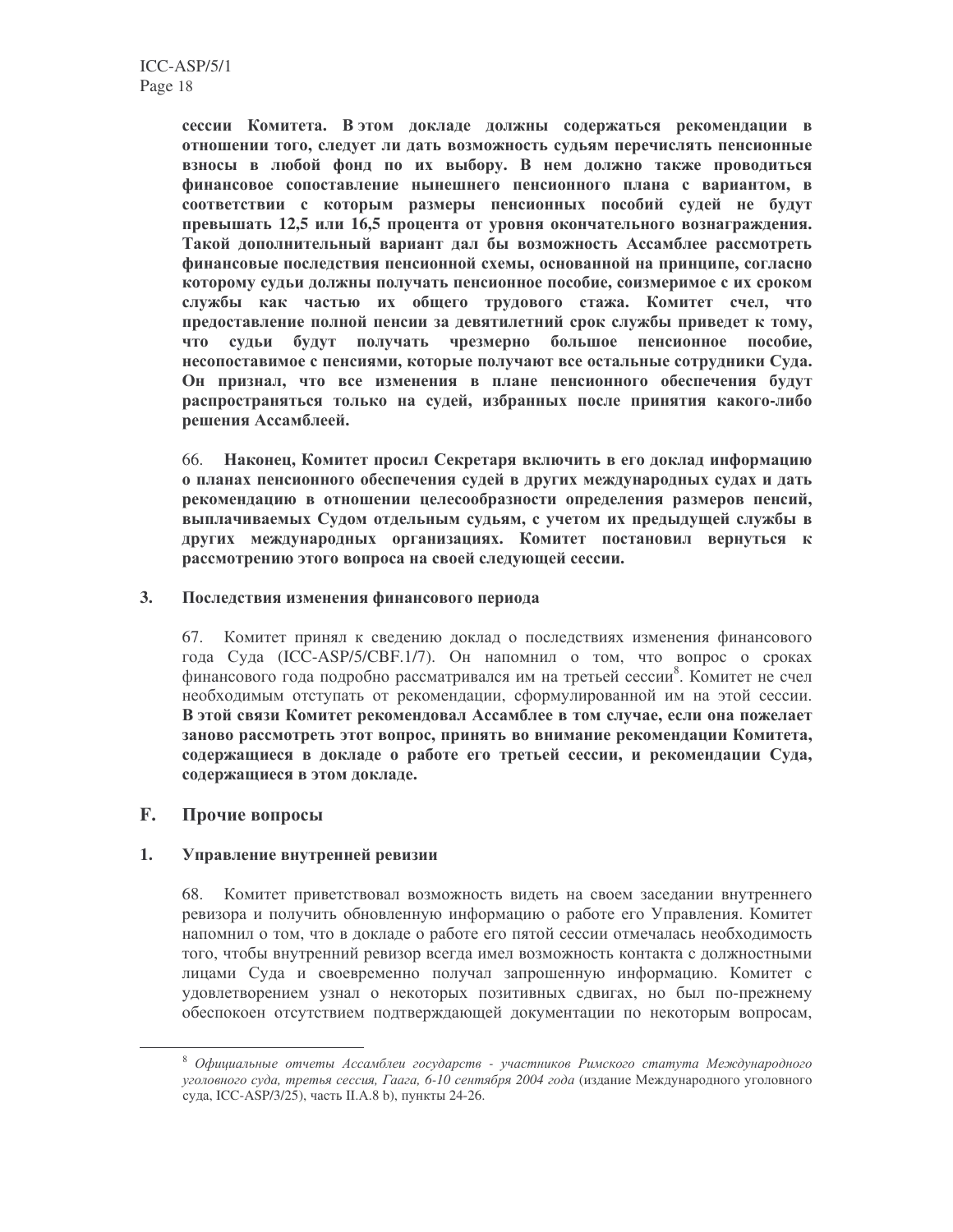необходимой для фиксации принимаемых решений и сбора надлежащих ревизорских данных. Комитет был также обеспокоен тем, что в ряде случаев проверяемые подразделения допускали задержки с предоставлением информации, необходимой для завершения процесса ревизии.

69. Комитет с удовлетворением отметил, что Комитет по надзору по-прежнему действует и что он выполняет функции ревизионного комитета. Вместе с тем он был по-прежнему обеспокоен составом этого комитета и отсутствием в нем члена, который не представлял бы руководство.

70. Комитет заявил, что он ожидает получения следующего ежегодного доклада от внутреннего ревизора. Он должен быть препровожден Ассамблее на ее следующей сессии, и он даст государствам-участникам наглядное представление о качестве управления в Суде. Эта процедура согласуется со стандартной наилучшей практикой, применяемой службами внутренней ревизии в других международных организациях.

#### $2.$ Сроки проведения седьмой сессии

71. Комитет договорился провести свою седьмую сессию в Гааге 9-13 октября 2006 гола.

### $3.$ Документация

72. Комитет просил Суд оперативно представлять документы Секретариату, с тем чтобы они могли распространяться среди членов Комитета как минимум за три недели до его сессий.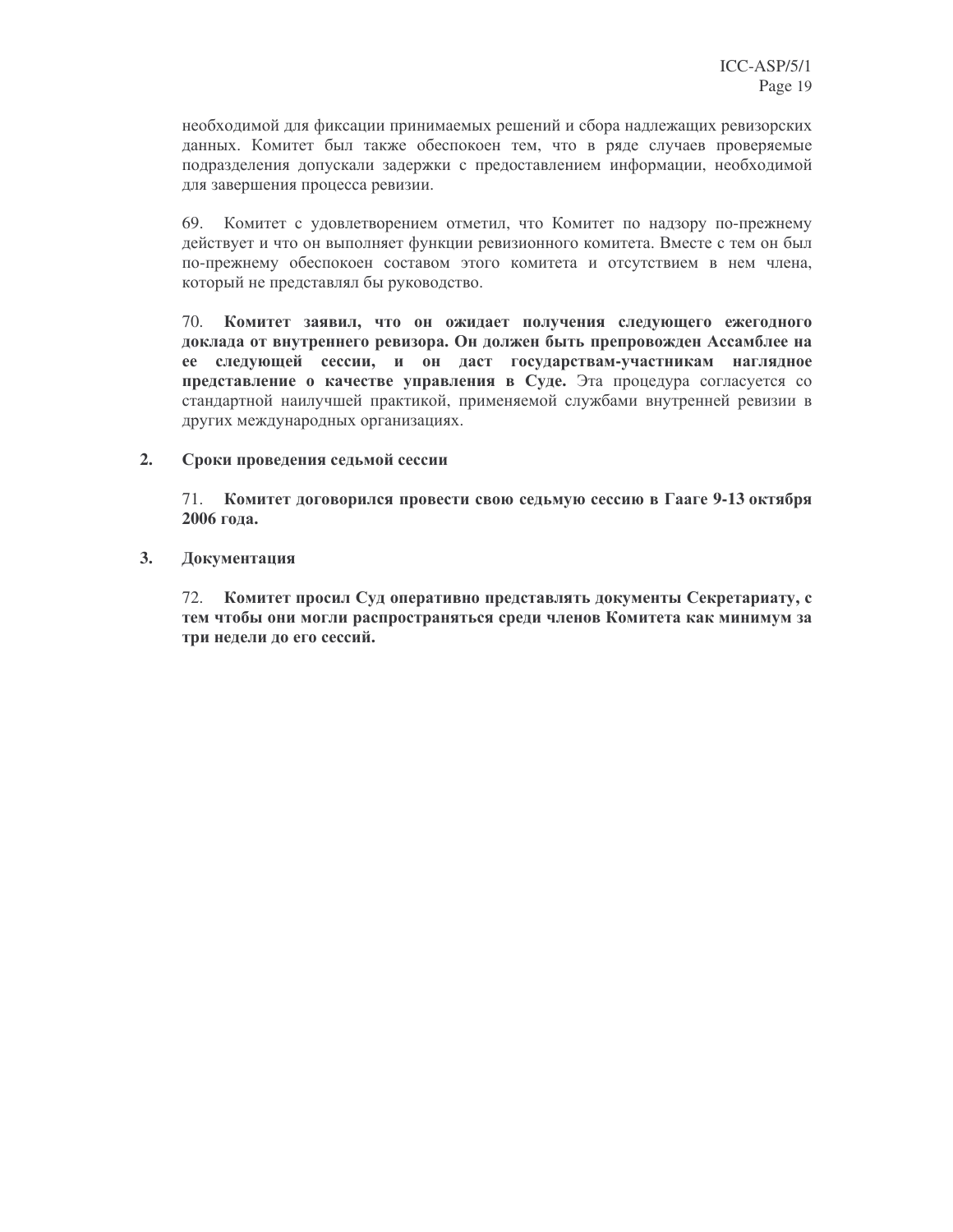$ICC-ASP/5/1$ Page 20

# Приложение I

## Положение со взносами\*

|                | Государства-участники               | Начисленные                 | Поступления по               | Невыплаченные               | Начисленные           | Поступления               | Невыплаченные         | Всего                    |
|----------------|-------------------------------------|-----------------------------|------------------------------|-----------------------------|-----------------------|---------------------------|-----------------------|--------------------------|
|                |                                     | взносы за<br>предыдущий год | взносам за<br>предыдущий год | взносы за<br>предыдущий год | взносы за<br>2006 год | по взносам за<br>2006 год | взносы за<br>2006 год | невыплаченных<br>взносов |
| $\mathbf{1}$   | Афганистан                          | 5 2 6 6                     | 5 2 6 6                      |                             | 3 1 9 9               | L,                        | 3 1 9 9               | 3 1 9 9                  |
| $\sqrt{2}$     | Албания                             | 13 4 36                     | 13 4 36                      |                             | 7996                  |                           | 7996                  | 7996                     |
| $\mathfrak{Z}$ | Андора                              | 14 873                      | 14 873                       | $\overline{\phantom{a}}$    | 7996                  |                           | 7996                  | 7996                     |
| $\overline{4}$ | Антигуа и Барбуда                   | 8677                        | 8677                         | J.                          | 4798                  | 4 8 1 4                   |                       |                          |
| 5              | Аргентина                           | 2 999 978                   | 1 678 206                    | 1 321 772                   | 1528893               |                           | 1528893               | 2 850 665                |
| 6              | Австралия                           | 4 9 5 5 9 5 3               | 4 9 5 5 9 5 3                |                             | 2 546 022             | 2 546 022                 |                       |                          |
| $\tau$         | Австрия                             | 2 716 797                   | 2 716 797                    |                             | 1 373 765             | 1 373 765                 |                       |                          |
| 8              | Барбадос                            | 28 24 8                     | 28 24 8                      | ÷,                          | 15 993                | 15 993                    |                       |                          |
| 9              | Бельгия                             | 3 3 5 0 4 2 9               | 3 3 5 0 4 2 9                |                             | 1709 609              |                           | 1709 609              | 1709 609                 |
| 10             | Белиз                               | 3 0 9 9                     | 3 0 9 9                      | $\frac{1}{2}$               | 1 5 9 9               | 1599                      |                       |                          |
| 11             | Бенин                               | 6 1 9 6                     | 6 1 9 6                      | ÷,                          | 3 1 9 9               |                           | 3 1 9 9               | 3 1 9 9                  |
| 12             | Боливия                             | 27 265                      | 3 0 4 8                      | 24 217                      | 14 3 9 3              |                           | 14 3 9 3              | 38 610                   |
| 13             | Босния и Герцеговина                | 9912                        | 9912                         |                             | 4798                  | 4798                      |                       |                          |
| 14             | Ботсвана                            | 35 942                      | 35 942                       |                             | 19 19 1               |                           | 19 19 1               | 19 19 1                  |
| 15             | Бразилия                            | 5 207 107                   | 1 438 402                    | 3 768 705                   | 2 435 673             | J.                        | 2 435 673             | 6 204 378                |
| 16             | Болгария                            | 50 197                      | 50 197                       | ÷,                          | 27 187                | 27 187                    | ÷,                    |                          |
| 17             | Буркина-Фасо                        | 3863                        |                              | 3 8 6 3                     | 3 1 9 9               |                           | 3 1 9 9               | 7 0 6 2                  |
| 18             | Бурунди                             | 1 4 7 4                     | 91                           | 1 3 8 3                     | 1 5 9 9               |                           | 1 5 9 9               | 2982                     |
| 19             | Камбоджа                            | 6 1 9 6                     | 5 5 9 8                      | 598                         | 3 1 9 9               |                           | 3 1 9 9               | 3797                     |
| 20             |                                     | 8 560 895                   | 8 560 895                    |                             | 4 4 9 8 7 1 9         | 4 4 9 8 7 1 9             |                       |                          |
|                | Канада                              |                             |                              |                             |                       |                           |                       |                          |
| 21             | Центральноафриканская<br>Республика | 3 0 9 9                     | 1527                         | 1572                        | 1599                  | ÷,                        | 1599                  | 3 1 7 1                  |
| 22             | Колумбия                            | 490 334                     | 490 334                      | ÷,                          | 247 885               | 241 954                   | 5931                  | 5931                     |
| 23             | Конго                               | 1840                        |                              | 1840                        | 1 5 9 9               |                           | 1 5 9 9               | 3 4 3 9                  |
| 24             | Коста-Рика                          | 86 766                      | 13 913                       | 72 853                      | 47 978                |                           | 47 978                | 120 831                  |
| 25             | Хорватия                            | 115 867                     | 115 867                      | ÷,                          | 59 173                | 59 173                    |                       |                          |
| 26             | Кипр                                | 120 210                     | 120 210                      | L,                          | 62 371                | 62 371                    |                       |                          |
| 27             | Демократическая                     | 9912                        | 2026                         | 7886                        | 4798                  |                           | 4798                  | 12 684                   |
| 28             | Республика Конго<br>Дания           | 2 2 4 5 8 2                 | 2 2 4 5 8 2                  | ÷,                          | 1 148 269             |                           | 1 148 269             | 1 148 269                |
| 29             | Джибути                             | 2 9 0 2                     | 2 9 0 2                      |                             | 1 5 9 9               |                           | 1 5 9 9               | 1599                     |
| 30             | Доминика                            | 3 0 9 9                     | 2985                         | 114                         | 1 5 9 9               |                           | 1 5 9 9               | 1713                     |
| 31             | Доминиканская                       | 20 165                      |                              | 20 165                      | 55 974                |                           | 55 974                | 76 139                   |
| 32             | Республика                          |                             |                              | 18 961                      |                       |                           |                       | 49 347                   |
| 33             | Эквадор                             | 62 572<br>35 942            | 43 611                       |                             | 30 386                | 19 19 1                   | 30 386                |                          |
|                | Эстония                             |                             | 35 942                       |                             | 19 19 1               |                           |                       |                          |
| 34             | Фиджи                               | 12 3 9 2                    | 12 375                       | 17                          | 6 3 9 7<br>852 406    |                           | 6 3 9 7               | 6414                     |
| 35             | <b>ФИНЛЯНДИЯ</b>                    | 1 645 156                   | 1 645 156                    | ÷,                          |                       | 852 406                   |                       |                          |
| 36             | Франция                             | 18 959 201                  | 18 959 201                   |                             | 9 643 539             |                           | 9 643 539             | 9 643 539                |
| 37             | Габон                               | 30 972                      | 25 347                       | 5 6 2 5                     | 14 3 9 3              |                           | 14 3 9 3              | 20 018                   |
| 38             | Гамбия                              | 3 0 9 9                     | 3 0 9 9                      | $\overline{a}$              | 1599                  |                           | 1 5 9 9               | 1599                     |
| 39             | Грузия                              | 7632                        |                              | 7632                        | 4798                  |                           | 4798                  | 12 430                   |
| 40             | Германия                            | 27 532 250                  | 27 532 250                   | ÷,                          | 13 852 792            | 6 847 997                 | 7 004 795             | 7 004 795                |
| 41             | Гана                                | 13 010                      | 13 010                       | $\overline{a}$              | 6 3 9 7               | 10 123                    |                       |                          |
| 42             | Греция                              | 1 648 219                   | 1648 219                     | ÷                           | 847 608               |                           | 847 608               | 847 608                  |
| 43             | Гвинея                              | 8589                        | ÷,                           | 8589                        | 4798                  |                           | 4798                  | 13 387                   |
| 44             | Гайана                              | 1 474                       | 1474                         |                             | 1 5 9 9               |                           | 1599                  | 1599                     |
| 45             | Гондурас                            | 15 3 3 3                    | 812                          | 14 5 21                     | 7996                  |                           | 7996                  | 22 5 17                  |
| 46             | Венгрия                             | 386 819                     | 386 819                      | $\overline{\phantom{a}}$    | 201 507               | 201 507                   |                       |                          |
| 47             | Исландия                            | 104 719                     | 104 719                      |                             | 54 375                | 54 37 5                   |                       |                          |
| 48             | Ирландия                            | 1 050 232                   | 1 050 232                    |                             | 559 741               | 559 741                   |                       |                          |
| 49             | Италия                              | 15 251 782                  | 10 890 331                   | 4 3 6 1 4 5 1               | 7812386               |                           | 7812386               | 12 173 837               |
| 50             | Иордания                            | 32 227                      | 32 227                       |                             | 17 592                |                           | 17 592                | 17 592                   |

\*По состоянию на 27 апреля 2006 года.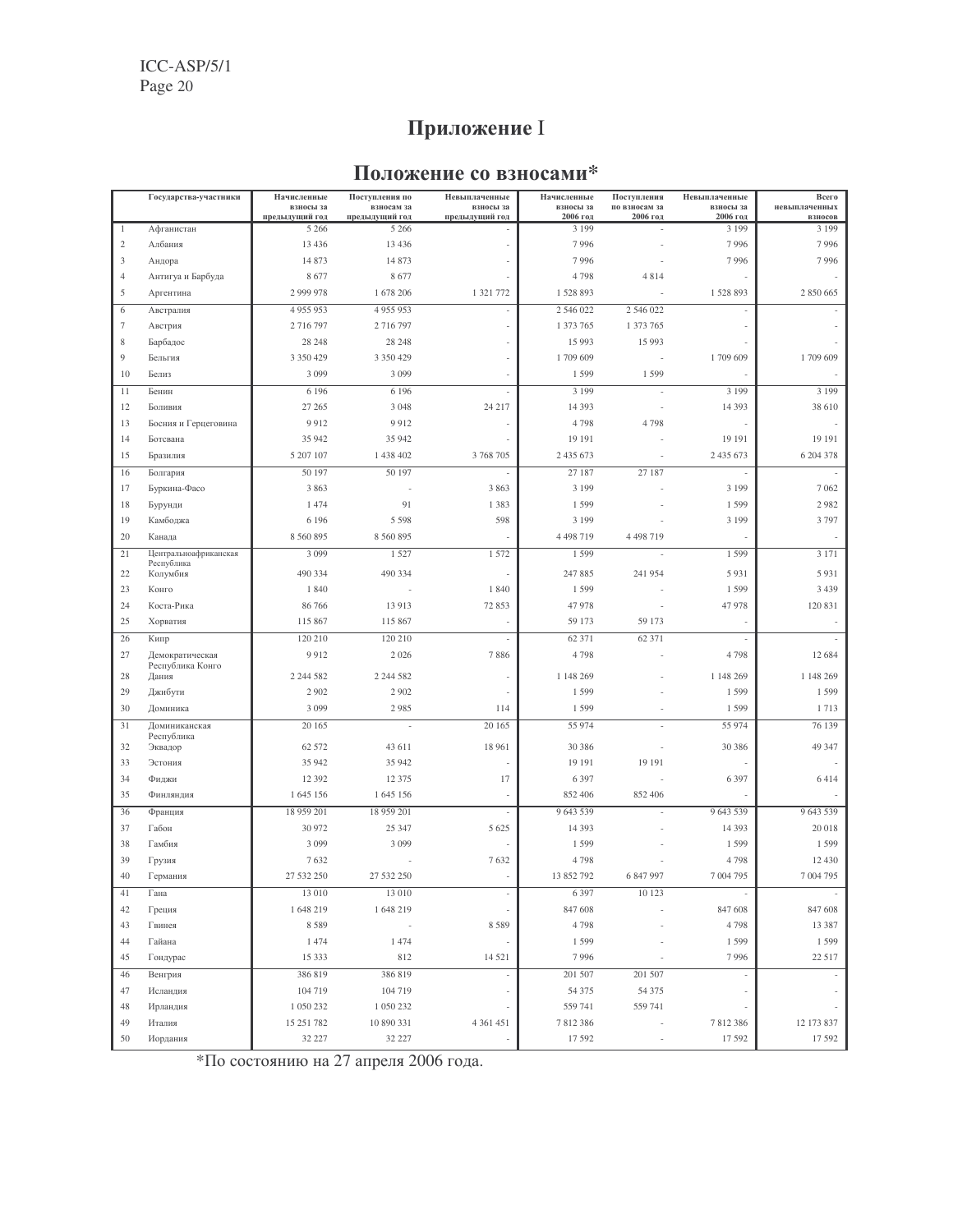|        | Государства-участники                 | Начисленные<br>взносы за  | Поступления по<br>взносам за | Невыплаченные<br>взносы за | Начисленные<br>взносы за | Поступления<br>по взносам за | Невыплаченные<br>взносы за | Всего<br>невыплаченных |
|--------|---------------------------------------|---------------------------|------------------------------|----------------------------|--------------------------|------------------------------|----------------------------|------------------------|
| 51     | Кения                                 | предыдущий год<br>7 2 5 9 | предыдущий год<br>7 2 5 9    | предыдущий год             | 2006 год<br>14 3 9 3     | 2006 год<br>14 3 9 3         | 2006 год                   | взносов                |
| 52     | Латвия                                | 43 383                    | 43 383                       |                            | 23 989                   | 23 989                       |                            |                        |
| 53     | Лесото                                | 3 0 9 9                   | 3 0 9 9                      |                            | 1599                     | 3 1 0 8                      |                            |                        |
| 54     | Либерия                               | 1474                      |                              | 1474                       | 1599                     |                              | 1 5 9 9                    | 3 0 7 3                |
| 55     | Лихтенштейн                           | 16 109                    | 16 109                       |                            | 7996                     | 7996                         |                            |                        |
| 56     | Литва                                 | 62 781                    | 49 881                       | 12 900                     | 38 382                   |                              | 38 382                     | 51 282                 |
| 57     | Люксембург                            | 240 412                   | 240 412                      |                            | 123 143                  |                              | 123 143                    | 123 143                |
| 58     | Малави                                | 3 4 7 9                   |                              | 3 4 7 9                    | 1599                     |                              | 1599                       | 5 0 7 8                |
| 59     | Мали                                  | 6 1 9 6                   | 6 1 9 6                      |                            | 3 1 9 9                  |                              | 3 1 9 9                    | 3 1 9 9                |
| 60     | Мальта                                | 41 041                    | 41 041                       |                            | 22 390                   |                              | 22 390                     | 22 390                 |
| 61     | Маршалловы Острова                    | 3 0 9 9                   | 1416                         | 1683                       | 1599                     |                              | 1599                       | 3 2 8 2                |
| 62     | Маврикий                              | 34 080                    | 34 080                       |                            | 17 592                   |                              | 17 592                     | 17 592                 |
| 63     | Мексика                               |                           |                              |                            | 3 011 407                |                              | 3 011 407                  | 3 011 407              |
| 64     | Монголия                              | 3 0 9 9                   | 3 0 9 9                      |                            | 1599                     |                              | 1599                       | 1599                   |
| 65     | Намибия                               | 19 207                    | 19 207                       |                            | 9 5 9 6                  |                              | 9596                       | 9596                   |
| 66     | Haypy                                 | 3 0 9 9                   | 1716                         | 1 3 8 3                    | 1599                     |                              | 1599                       | 2982                   |
| 67     | Нидерланды                            | 5 267 605                 | 5 267 605                    |                            | 2 702 751                | 2 702 750                    |                            |                        |
| 68     | Новая Зеландия                        | 697 366                   | 697 366                      |                            | 353 437                  | 353 437                      |                            |                        |
| 69     | Нигер                                 | 3 0 9 9                   |                              | 3 0 9 9                    | 1599                     |                              | 1599                       | 4698                   |
| $70\,$ | Нигерия                               | 144 285                   | 86 388                       | 57 897                     | 67 169                   |                              | 67 169                     | 125 066                |
| 71     | Норвегия                              | 2 084 212                 | 2 084 212                    |                            | 1 085 898                | 1 085 898                    |                            |                        |
| 72     | Панама                                | 58 247                    | 40 4 69                      | 17778                      | 30 38 6                  |                              | 30 386                     | 48 164                 |
| 73     | Парагвай                              | 39 650                    |                              | 39 650                     | 19 19 1                  |                              | 19 19 1                    | 58 841                 |
| 74     | Перу                                  | 301 253                   | 73 065                       | 228 188                    | 147 132                  |                              | 147 132                    | 375 320                |
| 75     | Польша                                | 1 367 620                 | 1 367 620                    |                            | 737 259                  | 737 259                      |                            |                        |
| 76     | Португалия                            | 1 451 826                 | 1 451 826                    |                            | 751 652                  | 751 652                      |                            |                        |
| 77     | Республика Корея                      | 5 234 106                 | 5 234 106                    |                            | 2 872 271                |                              | 2 872 271                  | 2 872 271              |
| 78     | Румыния                               | 184 813                   | 184 813                      |                            | 95 956                   | 95 956                       |                            |                        |
| 79     | Сент-Винсент и                        | 2 9 0 2                   | 1 2 2 0                      | 1682                       | 1599                     |                              | 1599                       | 3 2 8 1                |
| 80     | Гренадины<br>Самоа                    | 2980                      | 2980                         |                            | 1599                     |                              | 1599                       | 1599                   |
| 81     | Сан-Марино                            | 8677                      | 8677                         |                            | 4798                     |                              | 4798                       | 4798                   |
| 82     | Сенегал                               | 15 491                    | 13 893                       | 1598                       | 7996                     |                              | 7996                       | 9594                   |
| 83     | Сербия и Черногория                   | 59 483                    | 59 483                       |                            | 30 386                   |                              | 30 386                     | 30 386                 |
| 84     | Сьерра-Леоне                          | 3 0 9 9                   | 1925                         | 1 1 7 4                    | 1599                     |                              | 1599                       | 2 7 7 3                |
| 85     | Словакия                              | 153 063                   | 153 063                      | $\frac{1}{2}$              | 81 562                   | 81 562                       |                            |                        |
| 86     | Словения                              | 253 431                   | 253 431                      |                            | 131 139                  |                              | 131 139                    | 131 139                |
| 87     | Южная Африка                          | 976 808                   | 976 808                      |                            | 466 984                  | 466 984                      |                            |                        |
| 88     | Испания                               | 7809797                   | 7 809 797                    |                            | 4 0 30 1 36              |                              | 4 0 30 1 36                | 4 0 30 1 36            |
| 89     | Швеция                                | 3 111 033                 | 3 111 033                    |                            | 1 596 062                | 1 596 062                    |                            |                        |
| 90     | Швейцария                             | 3 756 070                 | 3 756 070                    |                            | 1914314                  | 1784783                      | 129 531                    | 129 531                |
| 91     | Таджикистан                           | 3 0 9 9                   | 594                          | 2 5 0 5                    | 1599                     |                              | 1599                       | 4 1 0 4                |
| 92     | Бывшая югославская                    | 18 5 8 9                  | 18 5 8 9                     |                            | 9 5 9 6                  |                              | 9596                       | 9596                   |
| 93     | республика Македония<br>Тимор-Лешти   | 2980                      | 2980                         |                            | 1599                     |                              | 1599                       | 1599                   |
| 94     | Тринидад и Тобаго                     | 64 453                    | 51 240                       | 13 213                     | 35 184                   |                              | 35 184                     | 48 397                 |
| 95     | Уганда                                | 17971                     | 3701                         | 14 270                     | 9 5 9 6                  |                              | 9 5 9 6                    | 23 866                 |
| 96     | Соединенное                           | 18 624 084                | 18 624 084                   |                            | 9798667                  | 9798667                      |                            |                        |
|        | Королевство                           |                           |                              |                            |                          |                              |                            |                        |
|        | Великобритании и<br>Северной Ирландии |                           |                              |                            |                          |                              |                            |                        |
| 97     | Объединенная                          | 17 036                    | 17 036                       |                            | 9 5 9 6                  |                              | 9596                       | 9596                   |
| 98     | Республика Танзания<br>Уругвай        | 168 641                   | 9778                         | 158 863                    | 76 764                   |                              | 76 764                     | 235 627                |
| 99     | Венесуэла                             | 552 962                   | 320 404                      | 232 558                    | 273 473                  |                              | 273 473                    | 506 031                |
| 100    | Замбия                                | 5 8 0 2                   | 2 6 2 0                      | 3 1 8 2                    | 3 1 9 9                  |                              | 3 1 9 9                    | 6 3 8 1                |
|        |                                       |                           |                              |                            |                          |                              |                            |                        |
|        | Всего                                 | 150 856 549               | 140 418 208                  | 10 438 341                 | 80 417 200               | 36 886 228                   | 43 536 219                 | 53 974 560             |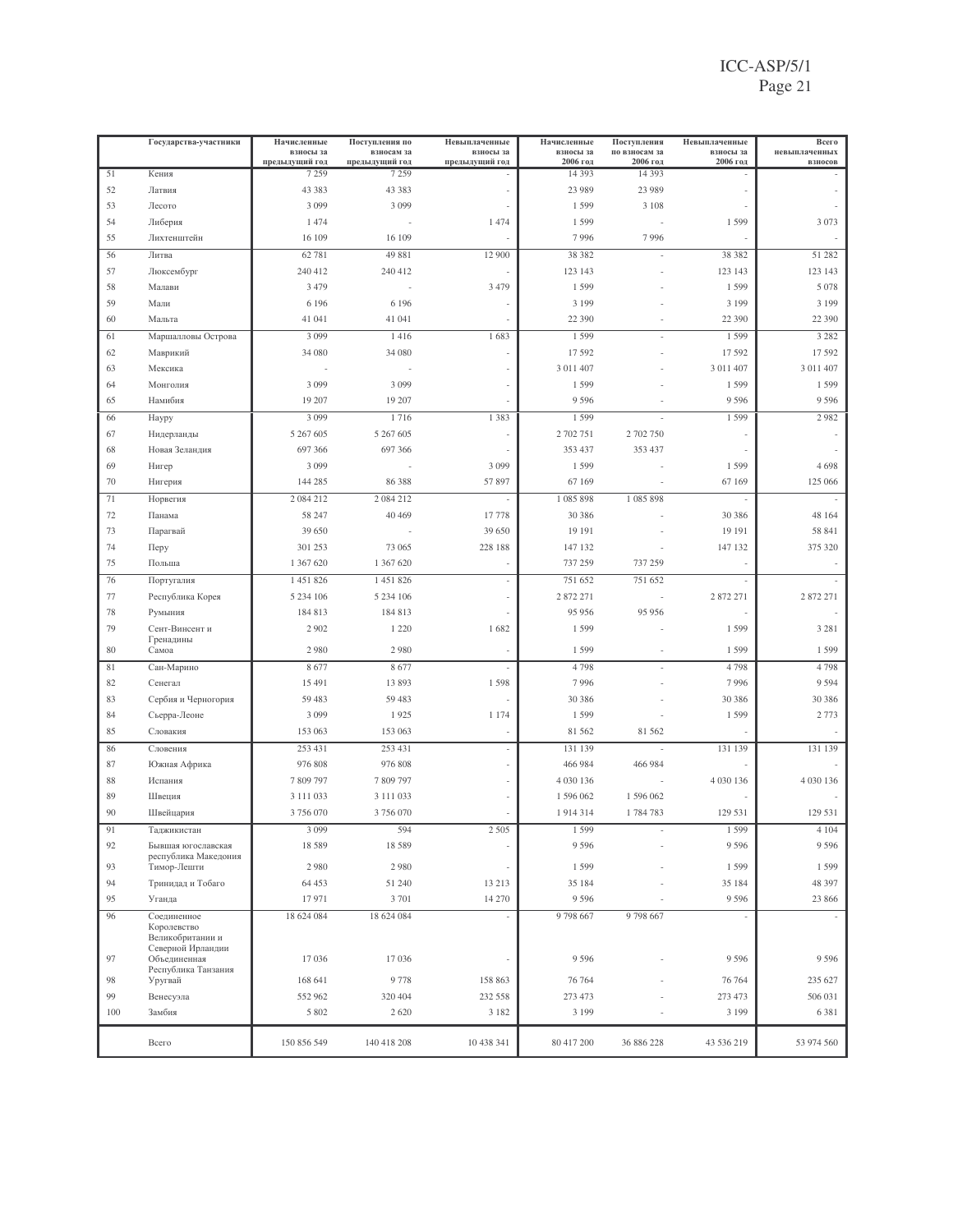## Приложение II

### Общая численность сотрудников, работающих в Суде

|                                                       | Находились на службе на<br>1 апреля 2006 года | Предусмотрено в бюджете<br>на 2006 год |
|-------------------------------------------------------|-----------------------------------------------|----------------------------------------|
| Выборные должностные лица/судьи                       | 22                                            | 22                                     |
| Сотрудники на штатных должностях                      | 390                                           | 621                                    |
| Вакантные должности, заполняемые в настоящее<br>время | 120                                           | $\Omega$                               |
| Временный персонал                                    | 114                                           | 100                                    |
| Подрядчики/консультанты                               | 45                                            | 40                                     |
| Стажеры/приглашенные специалисты                      | 37                                            | 60                                     |
| Всего                                                 | 728                                           | 843                                    |

\* На 21 апреля 2006 года.